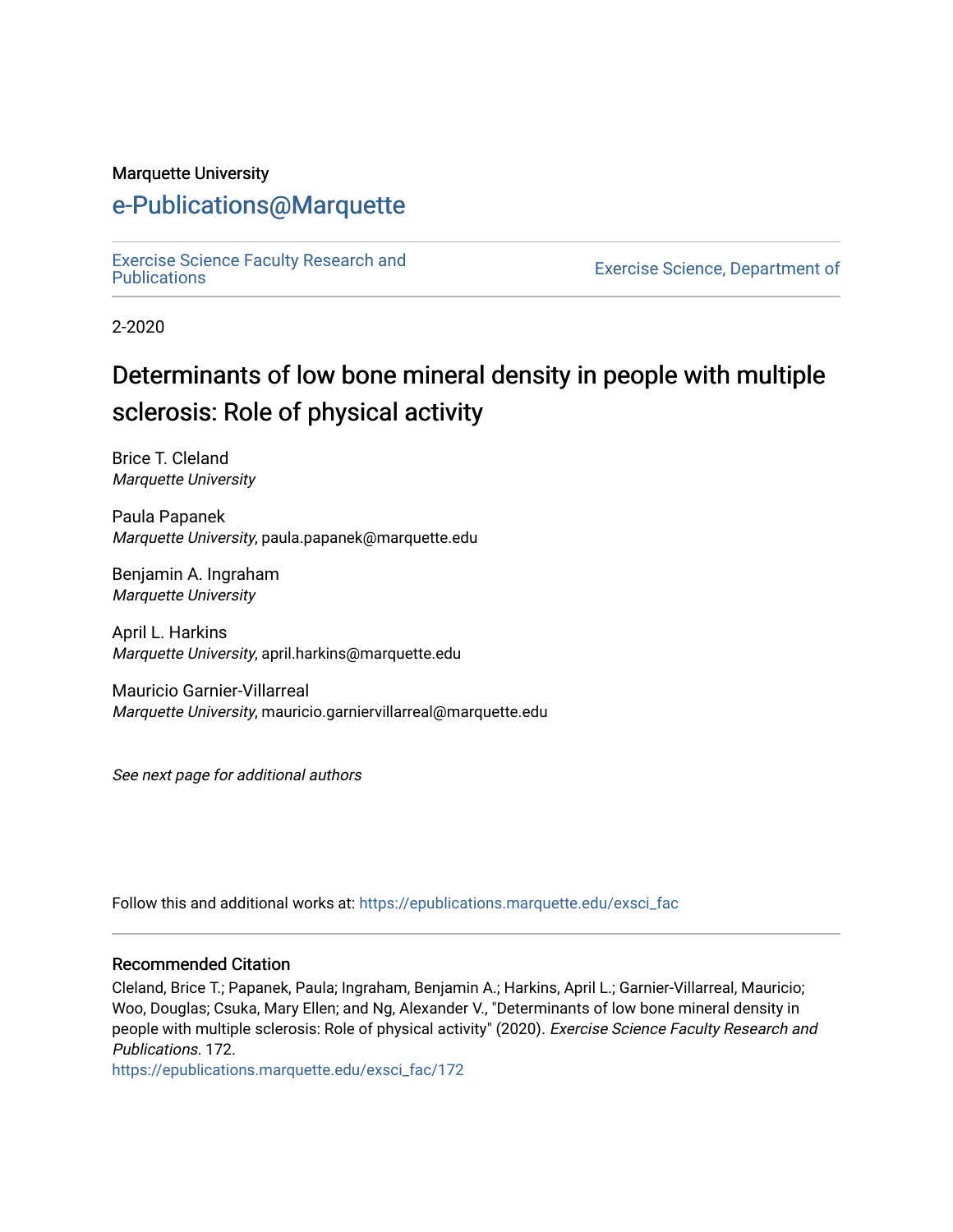#### Authors

Brice T. Cleland, Paula Papanek, Benjamin A. Ingraham, April L. Harkins, Mauricio Garnier-Villarreal, Douglas Woo, Mary Ellen Csuka, and Alexander V. Ng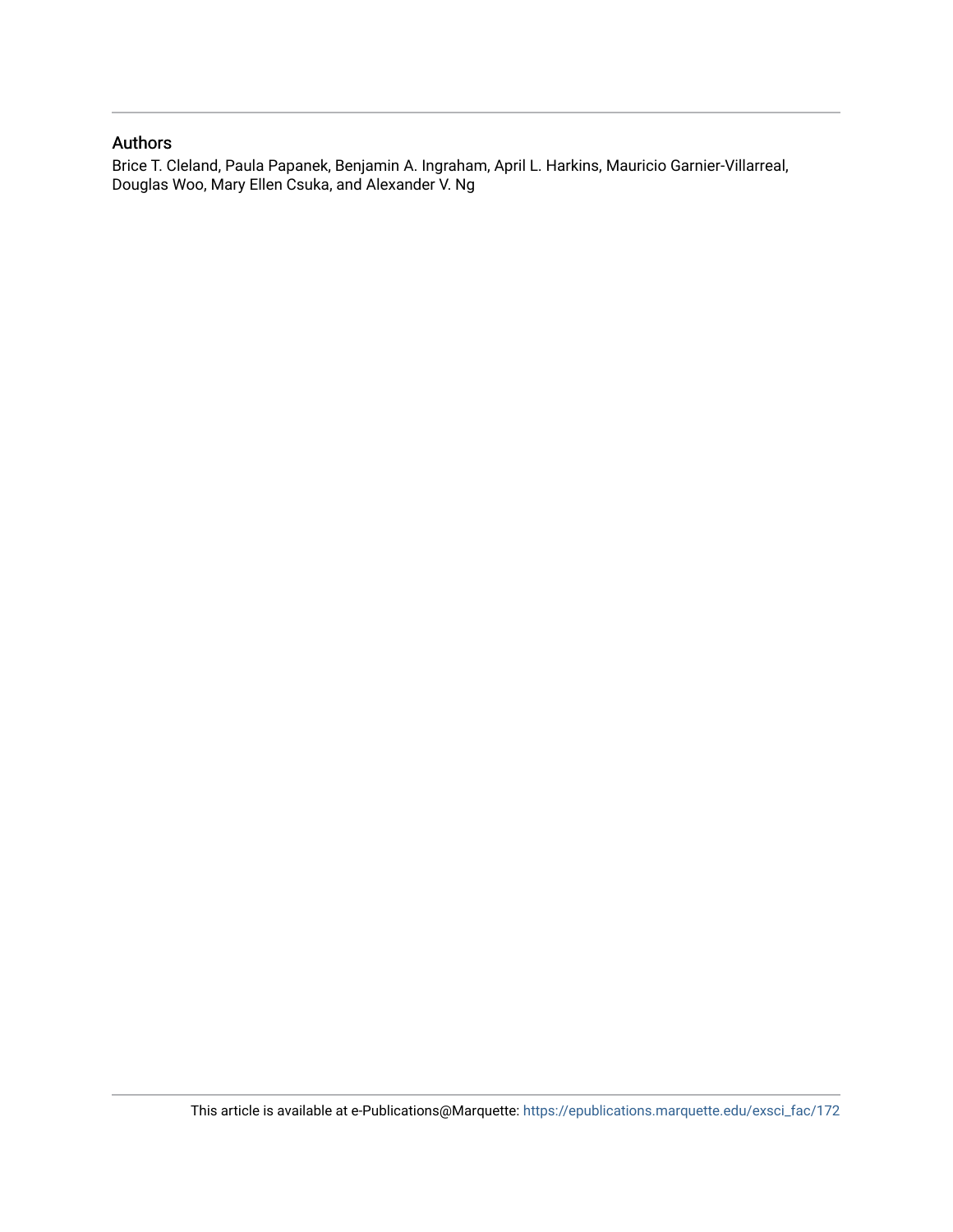**Marquette University**

# **e-Publications@Marquette**

# *Exercise Science Faculty Research and Publications/College of Health Sciences*

*This paper is NOT THE PUBLISHED VERSION;* **but the author's final, peer-reviewed manuscript.** The published version may be accessed by following the link in the citation below.

*Multiple Sclerosis and Related Disorders*, Vol. 38 (February 2020): 101864. [DOI.](https://doi.org/10.1016/j.msard.2019.101864) This article is © Elsevier and permission has been granted for this version to appear in [e-Publications@Marquette.](http://epublications.marquette.edu/) Elsvier does not grant permission for this article to be further copied/distributed or hosted elsewhere without the express permission from Elsevier.

# Determinants of low bone mineral density in people with multiple sclerosis: Role of physical activity

Brice T. Cleland Marquette University, Milwaukee, WI Paula Papanek Marquette University, Milwaukee, WI Benjamin A. Ingraham Marquette University, Milwaukee, WI April Harkins Marquette University, Milwaukee, WI Mauricio Garnier-Villarreal Marquette University, Milwaukee, WI Douglas Woo

Froedtert and The Medical College of Wisconsin, Milwaukee, WI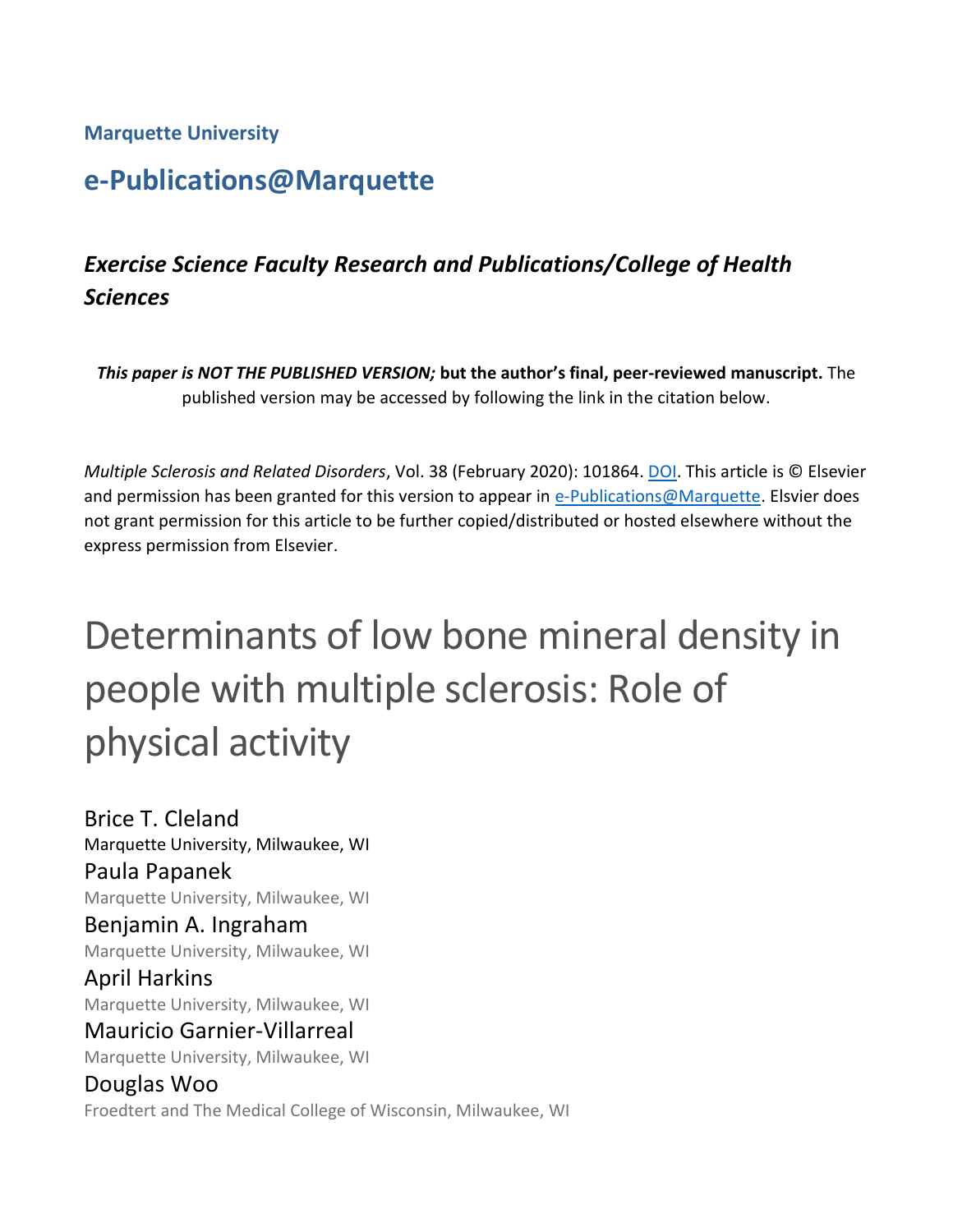# M.E. Csuka

Froedtert and The Medical College of Wisconsin, Milwaukee, WI

#### Alexander V. Ng

Marquette University, Milwaukee, WI

## Abstract

#### Background

People with multiple sclerosis (PwMS) have reduced bone mineral density (BMD), but the causes are unclear. Some factors that may cause reduced BMD in PwMS have been understudied, including physical activity, inflammation, cortisol, symptomatic fatigue, and depression. The aim of this study was to investigate factors that may uniquely contribute to reduced BMD in PwMS as compared to people without MS. We hypothesized that physical activity would be the primary determinant of low BMD in PwMS, with additional contributions from inflammation and sympathetic nervous system activation.

#### **Methods**

We tested 23 PwMS (16 women; median EDSS: 2) and 22 control participants (16 women). BMD was measured from the femoral neck and lumbar spine with dual x-ray absorptiometry. Disability was measured with the Expanded Disability Status Scale, and functional capacity was measured with the Multiple Sclerosis Functional Composite. Questionnaires measured symptomatic fatigue and depression. A blood draw was used to measure calcium, phosphate, vitamin D, N-terminal telopeptide, osteopontin, and cytokine markers of inflammation. Physical activity was measured with accelerometry. Salivary cortisol and cardiac heart rate variability also were obtained. All outcome variables were compared between groups with independent samples t-tests. Variables that were different between groups and significantly correlated (Pearson product-moment) with femoral neck BMD, were included in a theoretical model to explain femoral neck BMD. The expected direction of relations in the theoretical model were developed based upon the results of previous research. A Bayesian path analysis was used to test the relations of predictive variables with femoral neck BMD and interrelations among predictive variables, as detailed in the theoretical model.

#### Results

PwMS had lower BMD at the femoral neck than controls ( $p = 0.04$ ; mean difference: -0.09; 95% CI: -0.2, -0.004; Cohen's  $d = 0.65$ ), and there was a smaller, statistically non-significant difference in BMD at the lumbar spine (*p* = =0.07; mean difference: -0.08; 95% CI: -0.17, 0.007; Cohen's *d* = =0.59). PwMS also had lower functional capacity ( $p \le 0.001$ ; Cohen's  $d = 1.50$ ), greater fatigue ( $p < 0.001$ ; Cohen's  $d = 1.88$ ), greater depression ( $p$ <0.001;  $d$  = =1.31), and decreased physical activity ( $p$  = =0.03; Cohen's  $d$  = =0.62). Using path analysis to test our theoretical model, we found that disability (standardized estimate= -0.17), physical activity (standardized estimate=0.39), symptomatic fatigue (standardized estimate= -0.36), depression (standardized estimate= -0.30), and inflammatory markers (standardized estimate=0.27) explained 51% of the variance in femoral neck BMD. Inflammatory markers were also predictive of disability (standardized estimate=0.44) and physical activity (standardized estimate= -0.40). Symptomatic fatigue and depression were correlated (*r* = =0.64).

#### Conclusion

Physical activity, symptomatic fatigue, depression, disability, and inflammation all contributed independently to decreased femoral neck BMD in PWMS. Bone metabolism in PwMS is complex. Efforts to increase physical activity and address symptomatic fatigue and depression may improve bone mineral density in PwMS. Future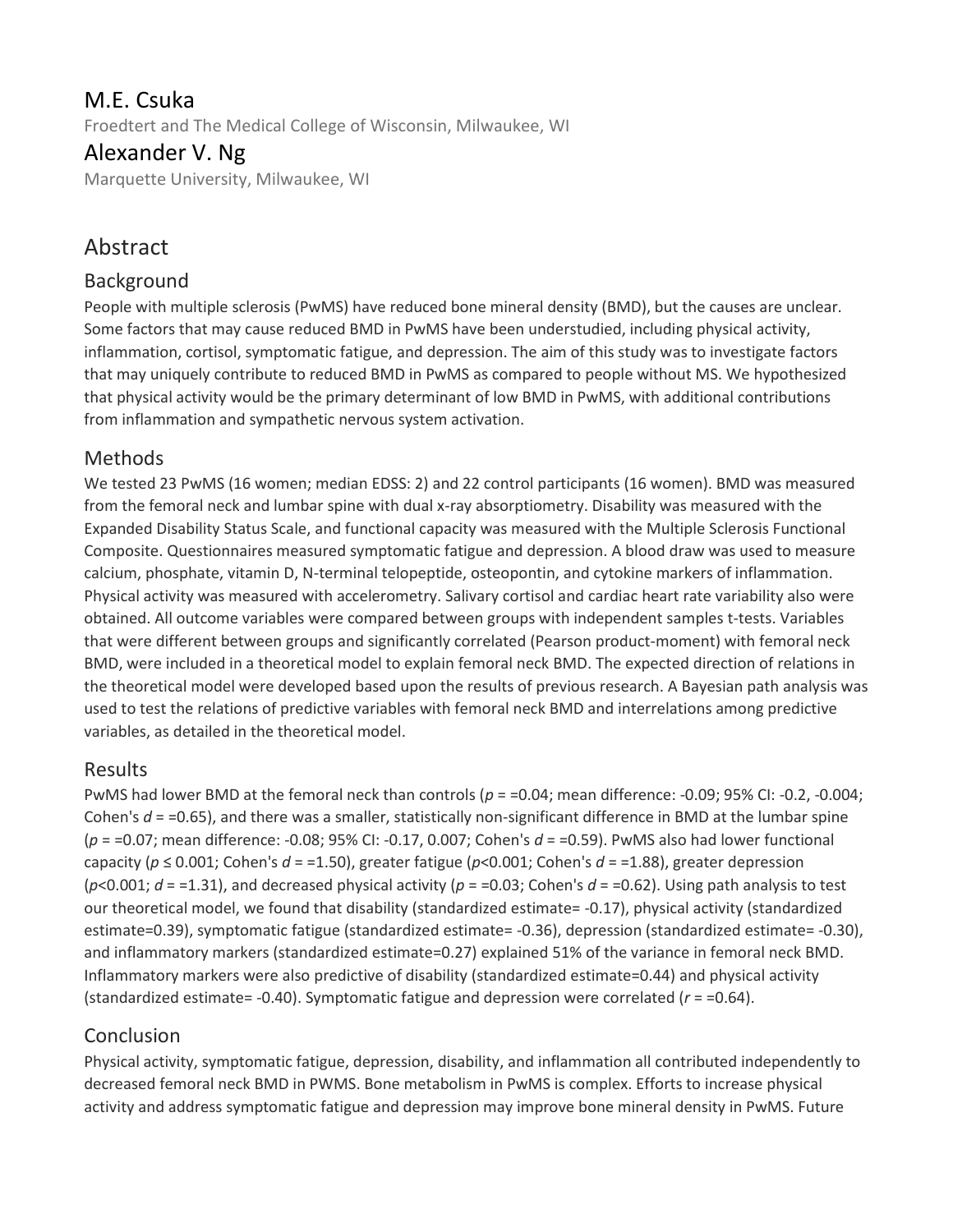research should investigate the mechanisms through which symptomatic fatigue and depression contribute to reduced BMD in PwMS.

# Keywords

Bone mineral content, Multiple sclerosis, Physical activity, Symptomatic fatigue, Depression, inflammation,

| Abreviation  | Definition                                          |
|--------------|-----------------------------------------------------|
| 25(OH)D      | 25-hydroxyvitamin D                                 |
| <b>BDI</b>   | beck depression inventory II                        |
| <b>BMD</b>   | bone mineral density                                |
| <b>DIC</b>   | deviance information criterion                      |
| <b>DXA</b>   | dual energy x-ray absorptiometry                    |
| <b>EDSS</b>  | expanded disability status scale                    |
| <b>EPA</b>   | expected predictive accuracy                        |
| <b>FIS</b>   | fatigue impact scale                                |
| <b>HRV</b>   | heart rate variability                              |
| $IL-6$       | interleukin 6                                       |
| $IL-10$      | interleukin 10                                      |
| LOO          | leave-one-out information criterion                 |
| <b>MCID</b>  | minimal clinically important difference             |
| <b>MDC</b>   | minimal detectable change                           |
| <b>MHVH</b>  | moderate, hard, and very hard                       |
| <b>MS</b>    | multiple sclerosis                                  |
| <b>MSFC</b>  | multiple sclerosis functional composite             |
| <b>NTX</b>   | N-terminal telopeptide                              |
| <b>PASAT</b> | paced auditory serial addition test                 |
| ppp          | posterior predictive p-values                       |
| <b>PSRF</b>  | potential scale reduction factor                    |
| <b>PWMS</b>  | people with multiple sclerosis                      |
| <b>SEM</b>   | standard error of the mean                          |
| sTNF-RII     | soluble receptors for tumor necrosis factor type II |
| <b>WAIC</b>  | widely applicable information criterion             |

# 1. Introduction

Multiple sclerosis (MS) is an autoimmune disease of the central nervous system. People with MS (PwMS) experience impaired balance, coordination, strength, and vision (Compston and Coles, 2008). PwMS also have reduced bone mineral density (BMD) in multiple regions including the lumbar spine, femoral neck, and hip (Huang et al., 2015). These impairments increase the risk of falls and fractures and threaten independence and quality of life (Dong et al., 2015; Nilsagård et al., 2009). Therefore, it is important to identify factors contributing to reduced BMD in PwMS.

Prior research on BMD in PwMS has primarily focused on the contributions of corticosteroids and 25 hydroxyvitamin D [25(OH)D]. Corticosteroid use is recommended for acute treatment in PwMS (Smets et al., 2017) but has been linked to increased risk of osteoporosis (van Staa et al., 2002). 25(OH)D levels are often low in PwMS and may lead to decreased calcium  $(Ca^{2+})$  absorption, increased bone resorption, and low BMD (Cosman et al., 1998; Nieves et al., 1994; Ozgocmen et al., 2005; Holick, 2007). However, findings related to both factors have been inconclusive. Several studies demonstrated that short-duration or chronic corticosteroid use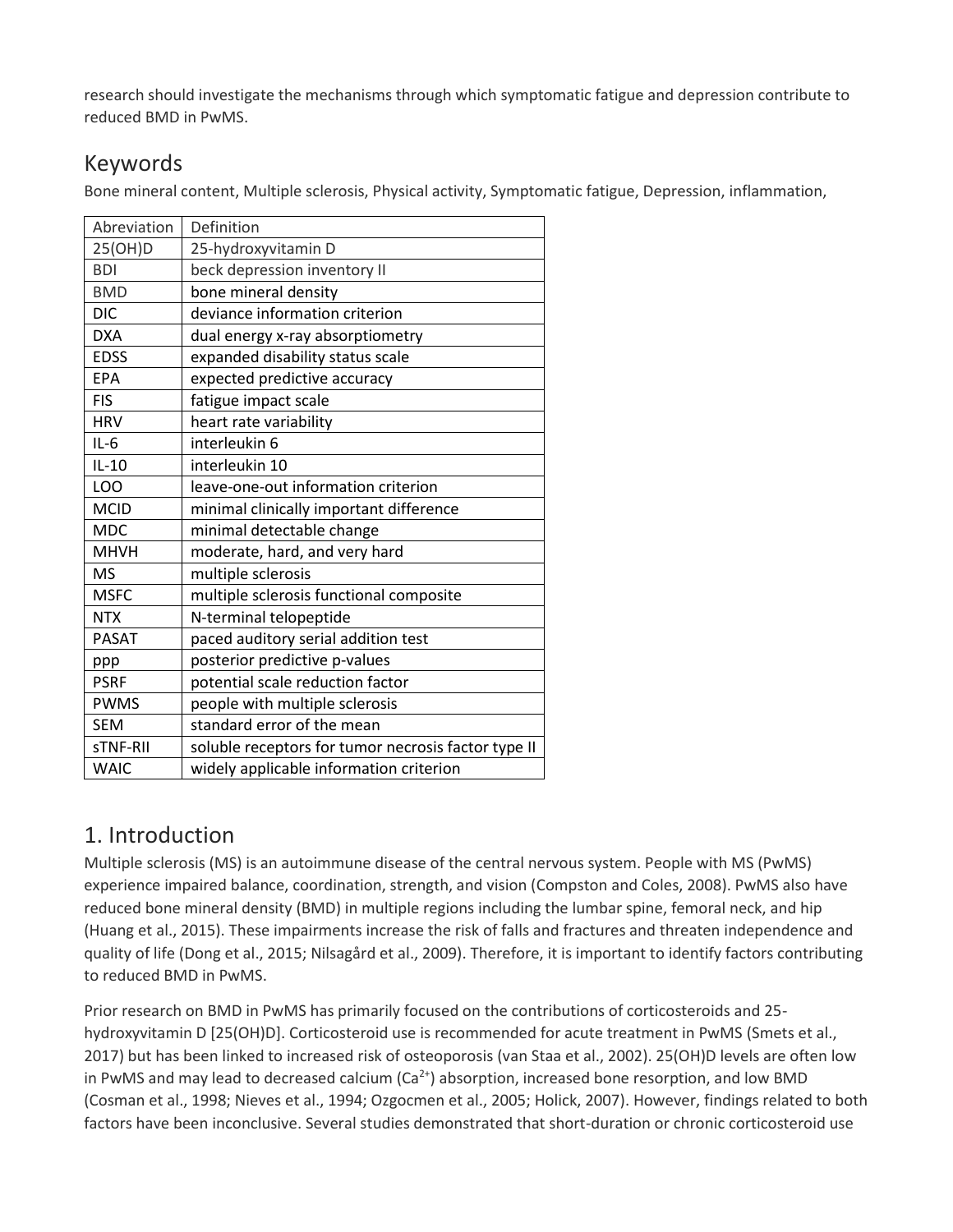does not reduce BMD in PwMS and may even improve BMD secondary to mobility improvements (Cosman et al., 1998; Schwid et al., 1996; Olsson et al., 2015). Other studies found that corticosteroid use is associated with decreased BMD in PwMS (Nieves et al., 1994; Ozgocmen et al., 2005; Triantafyllou et al., 2012). Similarly, there is evidence that 25(OH)D is associated with either higher or lower BMD in PwMS (Cosman et al., 1998; Nieves et al., 1994; Olsson et al., 2015; Triantafyllou et al., 2012).

One consistent finding is that BMD is lower in PwMS with greater disability (Cosman et al., 1998; Nieves et al., 1994; Schwid et al., 1996; Weinstock-Guttman et al., 2004; Pilutti and Motl, 2019). This relation may result from the mediating effects of disuse and decreased physical activity (Olsson et al., 2015; Batista et al., 2012). Physical activity is reduced in PwMS (Motl et al., 2005), which may decrease the mechanical stress imposed upon the skeletal system and lead to decreased BMD (Bielemann et al., 2013). Only one study has investigated the relation between physical activity and BMD in PwMS, and it is still unclear whether disability has an effect independent of physical activity (Mojtahedi et al., 2008).

Other factors that may contribute to reduced BMD in PwMS have received limited investigation. MS is associated with inflammation, which can contribute to bone resorption (Amarasekara et al., 2015). Increased plasma cortisol levels in PwMS (Michelson et al., 1994) could negatively affect bone structure, as seen in hypercortisolism (Fassbender et al., 1998; Mancini et al., 2004). Finally, symptomatic fatigue and depression, affecting over 50% of PwMS, may indirectly lead to decreased BMD by contributing to lower physical activity (Siegert and Abernethy, 2005; Krupp, 2003). Depression also is associated with increased activation of the sympathetic nervous system, which stimulates bone resorption (Yirmiya et al., 2006).

The purpose of this study was to investigate factors that uniquely contribute to reduced BMD in PwMS as compared to people without MS. We used path analysis to test a theoretical model explaining the inter-relations between these factors and BMD. We hypothesized that physical activity would be the primary determinant of low BMD in PwMS, with additional contributions from inflammation and sympathetic nervous system activation.

# 2. Materials and methods

#### 2.1. Participants

23 PwMS (16 women; 41±7 years; mean±SD) and 21 control participants (16 women; 39±8 years) were recruited through advertisements with the local chapter of the National Multiple Sclerosis Society and from a local neurologic clinic. Participants were 18–55 years old, were non-smokers, had no personal/family history of osteoporosis, did not use proton-pump inhibitors, and had no other major neurologic, metabolic, or cardiovascular diseases. Women were pre-menopausal with regular menstrual cycles. MS participants were ambulatory with an Expanded Disability Status Scale (EDSS) score ≤5, were not concurrently involved in a clinical drug trial, and had not received steroid treatments in the prior 3 months. Control participants were matched for age and sex at the group level. All participants provided written informed consent approved by the Marquette University Institutional Review Board.

#### 2.2. Procedures

Across two visits separated by one week, participants completed: **Visit 1**: a bone mineral density scan, questionnaires of symptomatic fatigue and depression, and a blood draw; **Visit 2**: tests of functional capacity and an assessment of heart rate variability. Between visits, physical activity and late-night salivary cortisol were assessed. All data were collected over a 2-year span (2011–2013) between April and November because of seasonal variations in UVB radiation and vitamin D production (Holick, 1995).

BMD was measured from the femoral neck and lumbar spine (L1-L4) with dual energy x-ray absorptiometry (DXA, Lunar Prodigy software version 11.4, GE Healthcare, Chicago, IL, USA). Z-scores were determined by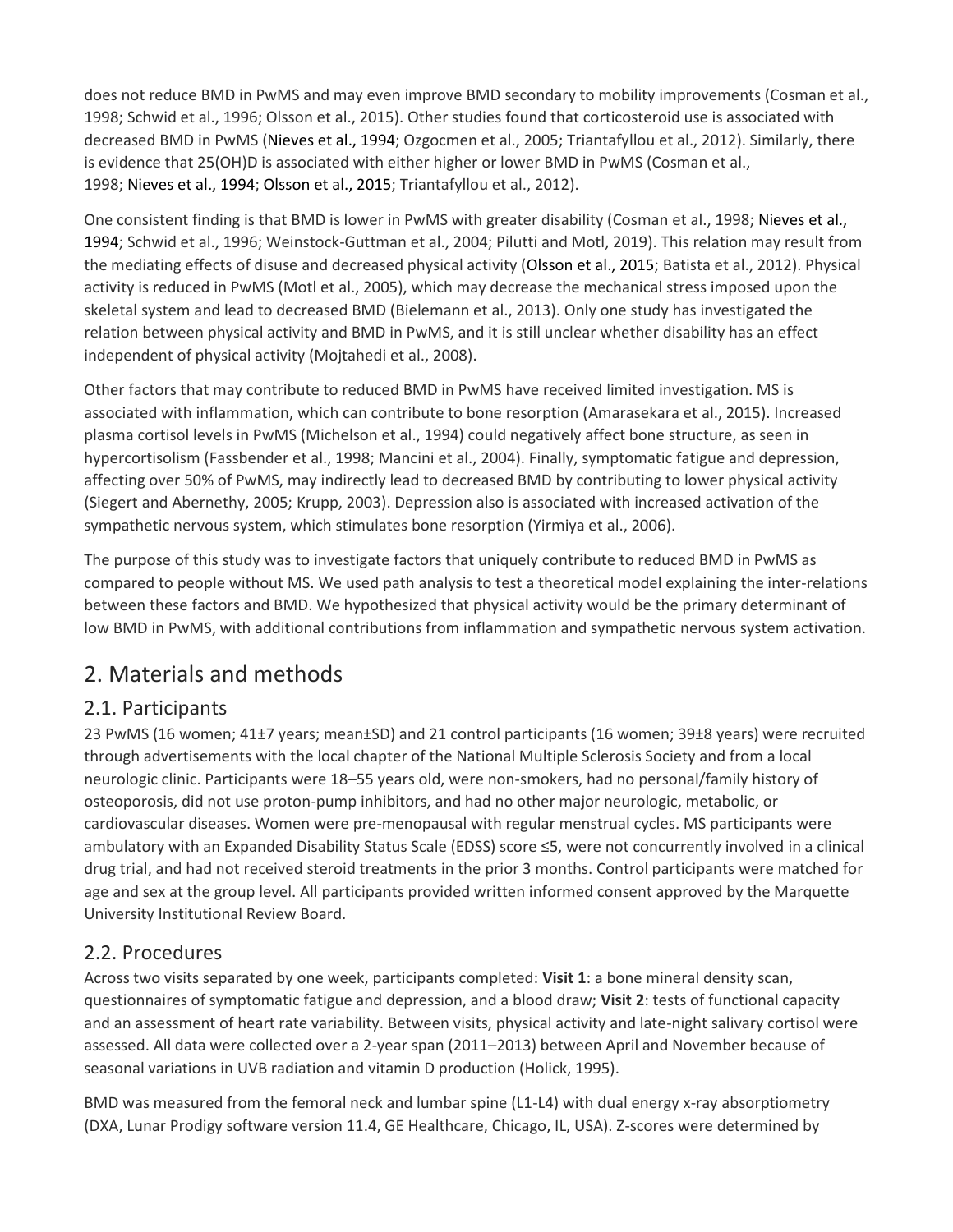normalizing to a sex- and age-matched population (norms from GE Healthcare). Measurements for all participants were performed by a single, trained member of the study team on the calibrated DXA scanner maintained to manufacturer specifications. Scans were reviewed by a rheumatologist, and regions of interest were adjusted if needed.

EDSS was assessed by a neurologist as a measure of MS-related disability (Kurtzke, 1983). Global functional capacity was assessed with the MS Functional Composite (MSFC) comprised of the timed 25 foot walk, 9-hole peg test, and Paced Auditory Serial Addition Test (PASAT) (Fischer et al., 1999). Times/scores for the MSFC were transformed into z-scores based on a representative database of PwMS (Fischer et al., 2001). Symptomatic fatigue and its impact on function and quality of life were assessed with the Fatigue Impact Scale (FIS) (Fisk et al., 1994). Scores were determined for the entire FIS and three subscales: cognitive, physical, and psychosocial. Depressive symptoms were assessed with the Beck Depression Inventory II (BDI) (Beck et al., 1996).

An antecubital venous blood sample was obtained for measurements of plasma or serum levels of Ca<sup>2+</sup>, phosphate (PO4), 25(OH)D, N-terminal telopeptide (NTX), osteopontin, and cytokine-related markers of inflammation [interleukin 6 (IL-6), interleukin 10 (IL-10), and soluble receptors for tumor necrosis factor type II (sTNF-RII)]. IL-6 and sTNF-RII are considered pro-inflammatory, while IL-10 is considered an anti-inflammatory marker (Amarasekara et al., 2015). NTX was assayed as a marker of bone resorption (Clemens et al., 1997). Osteopontin is thought to promote osteoclast adhesion to bone matrix, along with other immune functions (Gravallese, 2003) and has been reported to be high in people with relapsing-remitting MS (Vogt et al., 2003).

Osteopontin (Human Osteopontin Quantikine HS600B), IL-6 (Human IL-6 Quantikine D0ST00), IL-10 (Human IL-10 Quantikine, D100B), and sTNF-RII (Human sTNF RII/TNFRSF1B Quantikine, DRT200) were measured by enzyme immunoassay per manufacturer instructions (R&D Systems, Minneapolis, MN, USA). Batched serum was sent to the Zablocki VA Medical Center clinical laboratory for Ca<sup>2+</sup> and PO<sub>4</sub> analysis. 25(OH)D was analyzed by chemiluminescent immunoassay (Diasorin LIAISON 25 OH Vitamin D TOTAL Assay, Saluggia, Italy) (Ersfeld et al., 2004). A serum assay was used to obtain a quantitative measure of cross-linked NTX of type I collagen (Abbott Osteomark NTX Serum ELISA, Abbott Park, IL, USA) (Clemens et al., 1997).

Heart rate variability (HRV) was obtained as an indicator of cardiac autonomic balance. (Anon et al., 2004) A three-lead electrocardiogram was obtained during 10-min of quiet supine rest. HRV was determined as the standard deviation of the R-R interval. Data were sampled at 2000 Hz (CED Power 1401, Cambridge Electronic Design, Milton, Cambridge, UK), and analyzed using Spike2 5.15 (CED).

Cortisol was measured from saliva, in part as a marker of stress. Between experimental visits, participants used a synthetic collection swab (Salimetrics LLC, Carlsbad, CA, USA) to collect a saliva sample prior to sleep (~10:00 PM). Cortisol is at the nadir of its circadian rhythm at night, and a measurement at this time can represent a single measure of average systemic cortisol (Raff et al., 1998). Salivary cortisol was measured with competitive enzyme-linked immunosorbent assay (#1–3002, Salimetrics LLC, Carlsbad, CA, USA) according to manufacturer directions.

Participants wore accelerometers (GT1M, and GT3X set on GT1M mode; Actigraph, Pensacola, FL, USA) around the waist for 6 days during all waking hours except when bathing or swimming. Participants completed a daily activity log (e.g. exercise, transportation) to correlate with accelerometer outputs. Activity was sampled as raw acceleration units (counts) in 1-minute epochs. Using standard cutoffs (Freedson et al., 1998), activity was classified as sedentary (0 counts), light (≤1951 counts), moderate (1952–5724 counts), hard (5725–9498 counts), and very hard (≥9499 counts) based on the counts within each epoch. Average daily counts and minutes within each classification were calculated. Average daily counts and minutes for all activity combined was also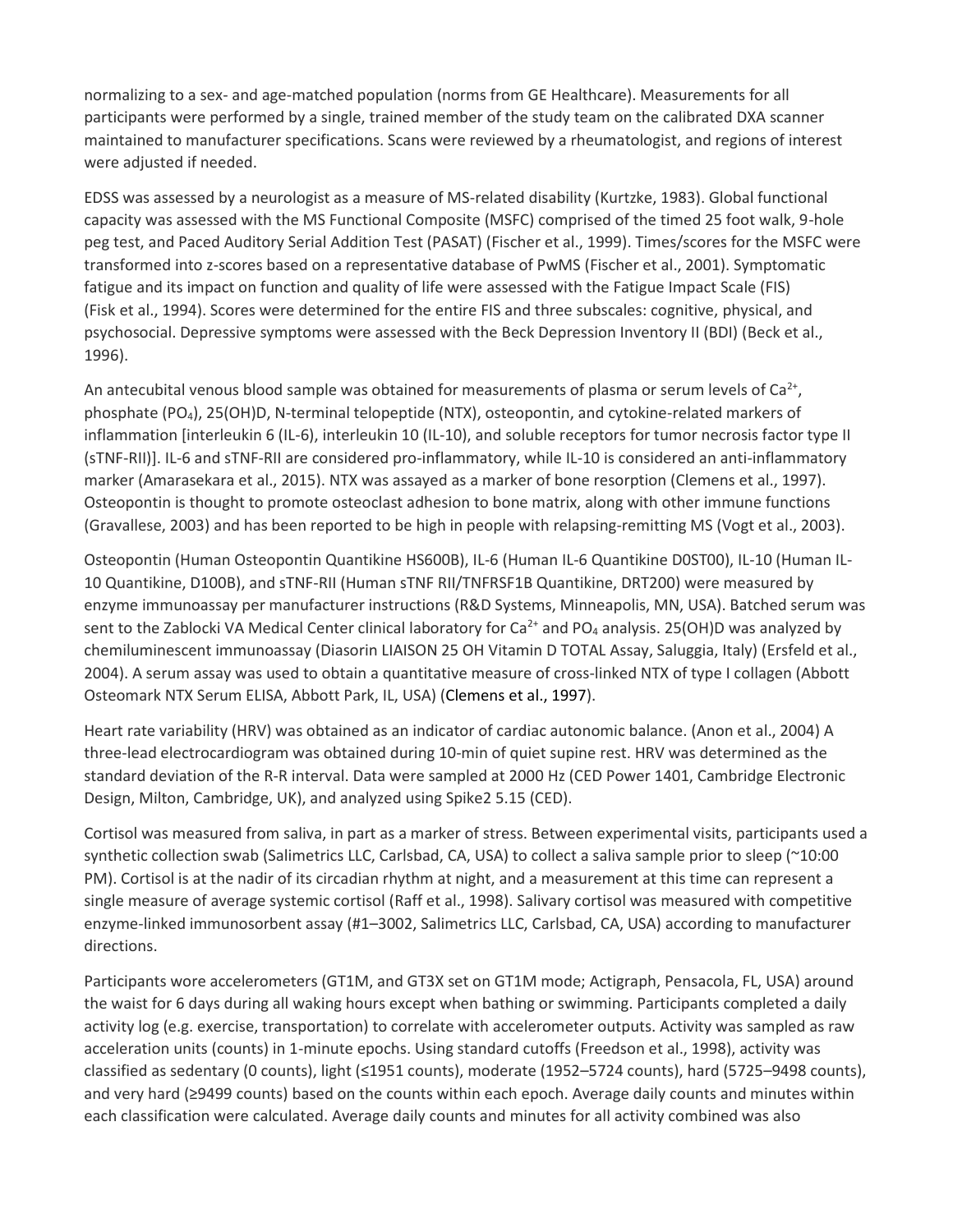calculated. Moderate, hard, and very hard (MHVH) minutes and counts were combined to represent strenuous activities. For ease of interpretation, average daily count values were divided by 1000. Accelerometers were independently tested for reliability in our laboratory (Wyrick et al., 2008).

#### 2.3. Statistical analysis

Statistical analyses were performed with SPSS 23 (IBM, Armonk, NY, USA) with an alpha=0.05. Data are presented as mean±SD. All variables were compared between groups with independent samples t-tests (MS group as the reference). Proportion of participants with osteopenia or osteoporosis were compared between groups with chi-square analysis. Effect sizes were determined with Cohen's d, calculated as the mean difference divided by the pooled standard deviation.

Variables that were different between groups and significantly correlated (Pearson product-moment) with femoral neck BMD were included in a post-hoc theoretical model to explain femoral neck BMD in PwMS. Variables that were not different between groups or not significantly correlated with femoral neck BMD were excluded because our small sample size limited the number of parameters. Furthermore, we wanted to identify factors that contribute to low BMD, specifically, or to a greater extent in PwMS. We reasoned that limiting factors included in the model to just those that differed between PwMS and controls would identify the factors most likely to account for differences in BMD between groups. A theoretical model and path analysis were only performed for femoral neck BMD because we did not find a statistically significant between group difference for lumbar BMD (post-hoc decision).

We performed a Bayesian path analysis (Kline, 2005) in R (Team, 2008) using the package blavaan (Merkle and Rosseel, 2016), which estimates the model with the general Bayesian software JAGS (Plummer, 2003). Path analysis allowed us to test multiple relations between variables with multiple outcomes while conforming to a hypothesized model and accounting for relations with other variables of interest (Kline, 2005). Specifically, we tested the relations between predictive variables (EDSS, IL-6, physical activity, FIS, and BDI) and absolute (g/cm<sup>2</sup>) femoral neck BMD. The path analysis also tested the regressive relation of IL-6 with EDSS and physical activity and the correlation between FIS and BDI. Model priors for each predictive variable identified the expected relations between variables to limit the inferential range. Priors were determined using previously published literature (e.g. see Introduction).

Convergence of the Markov chains was determined using the potential scale reduction factor (PSRF), i.e. univariate R-hat (Gelman and Rubin, 1992). We determined that the model converged when R-hat was lower than 1.10 for every parameter (Brooks and Gelman, 1998). The models were run by burn-in 22,000 iterations and keeping the last 7000 iterations from 3 chains to build the posterior distributions. The priors for the model were weakly informative, indicating that they were not intended to guide the parameters but provide information to delineate the most likely data space for the parameters. Means/intercepts have a prior  $\mu^{\infty}N(0,100)$ ; the standard deviations have a prior δ~half-cauchy(0,2.5); the regressions have a prior β~N(0,50); and the correlations have a prior  $p^{\sim}U(-1,1)$ . A model without constraints was compared to a model with constraints on whether the β was positive or negative (based on a theoretical model). These constraints were set by specifying the respective β prior as a truncated normal (e.g. β~N(0,50)T(0,)) and not allowing β to be above/below 0. We compared the models with the Bayes factor, leave-one-out information criterion (LOO), and widely applicable information criterion (WAIC) to evaluate which model fit the data better. (Vehtari et al., 2017; , Gelman et al., al. (2019); Kass , 1995; Raftery, 1993)

# 3. Results

There were no differences between the MS and control group for age, height, mass, or BMI. MS participants were 5 ± 5 years (range: 1–18) post-diagnosis and had a median EDSS score of 2 (range: 0–5). 20 people had a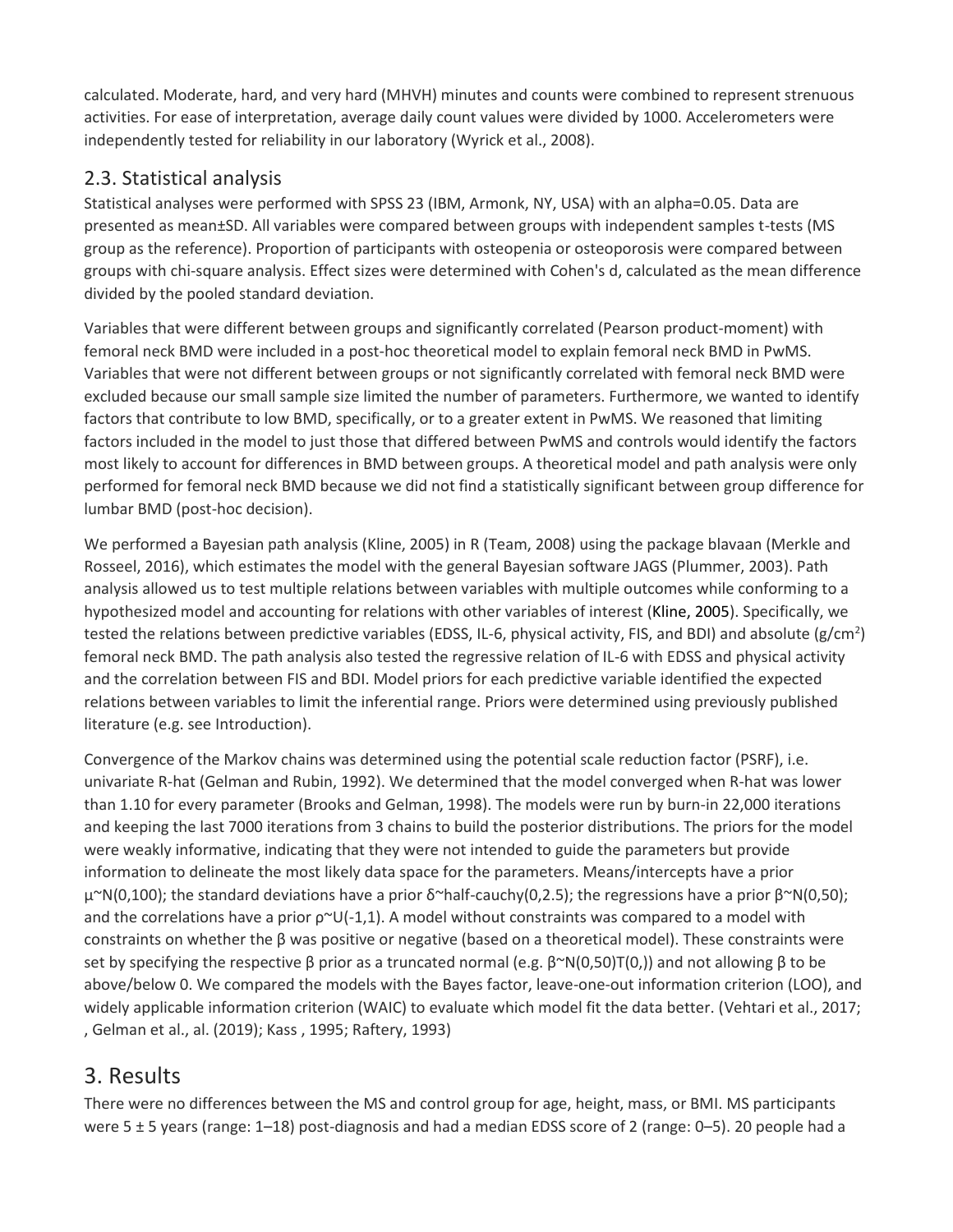relapsing-remitting MS phenotype and 3 people had a progressive phenotype. MS participants reported greater depression (*p*<0.001; Cohen's *d* = =1.31) and symptomatic fatigue (*p*<0.001; Cohen's *d* = =1.88) than controls. Functional capacity (MSFC) was lower in the MS compared to control group ( $p \le 0.001$ ; Cohen's  $d = 1.50$ ). See Table 1.

|                         | <b>MS</b>   | Control     | р          | Mean diff. | 95% CI        | Cohen's d |
|-------------------------|-------------|-------------|------------|------------|---------------|-----------|
| Age (yr)                | 41.0(7.5)   | 39.3(8.1)   | 0.46       | 1.8        | $-3.0, 6.5$   | 0.23      |
| Height (m)              | 1.69(0.10)  | 1.72(0.10)  | 0.23       | $-0.04$    | $-0.10, 0.03$ | 0.37      |
| Mass (kg)               | 73.4 (14.8) | 73.1 (15.4) | 0.95       | 0.3        | $-8.9, 9.5$   | 0.02      |
| BMI ( $\text{kg/m}^2$ ) | 25.6(3.7)   | 24.5(4.0)   | 0.32       | 1.2        | $-1.2, 3.5$   | 0.31      |
| <b>BDI</b>              | 10.6(7.3)   | 3.2(3.4)    | $< 0.001*$ | 7.4        | 3.9, 10.9     | 1.31      |
| FIS (total)             | 60.6 (39.9) | 5.9(10.4)   | $< 0.001*$ | 54.7       | 36.6, 72.8    | 1.88      |
| FIS (cognitive)         | 16.5(11.3)  | 2.0(4.1)    | $< 0.001*$ | 14.6       | 9.3, 19.9     | 1.72      |
| FIS (physical)          | 16.0(11.0)  | 1.3(2.0)    | $< 0.001*$ | 14.8       | 9.8, 19.7     | 1.86      |
| FIS (social)            | 28.0 (18.9) | 2.7(5.0)    | $< 0.001*$ | 25.4       | 16.8, 33.9    | 1.84      |
| MSFC (Z-score)          | 0.2(0.6)    | 0.9(0.3)    | $< 0.001*$ | $-0.7$     | $-1.0, -0.4$  | 1.50      |
| 25 ft. walk $(s)$       | 5.5(3.9)    | 3.7(0.5)    | $0.04*$    | 1.8        | 0.07, 3.6     | 0.65      |
| 9-hole peg test(s)      | 21.6(4.9)   | 17.7(1.9)   | $0.002*$   | 3.9        | 1.6, 6.2      | 1.05      |
| PASAT (#correct)        | 44.0 (12.0) | 55.1(4.7)   | $< 0.001*$ | $-11.0$    | $-16.7, -5.3$ | 1.22      |

Table 1. Anthropometry, depression, symptomatic fatigue, and function.

MS and control groups differed in depression, symptomatic fatigue, and functional capacity. 9-hole peg test is presented as the mean of dominant and non-dominant hand trials. BDI: Beck Depression Inventory; BMI: body mass index; FIS: Fatigue Impact Scale; MSFC: Multiple Sclerosis Functional Composite; PASAT: Paced Auditory Serial Addition Test. For all comparisons, the MS group was the reference group. Values are mean (SD). Mean difference values and the 95% confidence interval around this measure are presented. Cohen's d was calculated as the mean difference divided by the pooled standard deviation. ⁎ *p*<0.05.

At the femoral neck, PwMS had lower absolute BMD [0.98 (0.14) vs. 1.06 (0.14)  $g/cm^2$ ;  $p = 0.04$ ; Mean difference: -0.09; 95% CI: -0.2, -0.004; Cohen's *d* = =0.65] and Z-scores [-0.21 (0.97) vs. 0.40 (0.92); *p* = =0.04; Mean difference: -0.6; 95% CI: -1.2, -0.04; Cohen's  $d = 0.67$ ] than controls. At the lumbar spine, absolute BMD [1.17 (0.13) vs. 1.25 (0.14)  $g/cm^2$ ;  $p = 0.07$ ; Mean difference: -0.08; 95% CI: -0.2, 0.007; Cohen's  $d = 0.59$ ] and Z-scores [-0.18 (1.00) vs. 0.33 (1.10); *p* = =0.13; Mean difference: -0.5; 95% CI: -1.2, 0.2; Cohen's *d* = =0.49] were lower in PwMS, although statistically non-significant. Lumbar spine measurements were excluded from 2 PwMS and 1 control because of metal rods in the lumbar region.

Of the inflammatory or bone metabolism markers, IL-6 and sTNF-RII were greater (*p* ≤ 0.009; Cohen's *d* ≥ 0.85) and Ca<sup>2+</sup>and PO<sub>4</sub> levels were lower in PwMS compared to controls ( $p \le 0.03$ ; Cohen's d ≥ 0.74). However, Ca<sup>2+</sup>and PO<sub>4</sub> were within lab reference ranges limits (8.5–10.1 mg/dL and 2.5–4.9 mg/dL, respectively). There was no difference in salivary cortisol, HRV, or 25(OH)D between groups. Of note, at least 15 (65%) participants in the MS group and 9 (43%) participants in the control group self-reported at least some level of 25(OH)D supplementation. Total physical activity, moderate activity, and MHVH counts were all lower in PwMS compared to controls (*p* ≤ 0.03; Cohen's *d* ≥ 0.62). Minutes of moderate activity were also lower in PwMS compared to controls ( $p = 0.01$ ; Cohen's  $d = 0.81$ ), and there was a trend for minutes of MHVH activity to be lower in PwMS compared to controls ( $p = 0.07$ ; Cohen's  $d = 0.75$ ). See Table 2.

Table 2. Potential physiological determinants of bone mineral density.

|                   | <b>MS</b>  | Control    |         | Mean diff. | 95% CI            | Cohen's d |
|-------------------|------------|------------|---------|------------|-------------------|-----------|
| $Ca2+$<br>(mg/dl) | 9.25(0.36) | 9.52(0.40) | $0.03*$ | $-0.28$    | $-0.03$<br>-u.52, | 0.74      |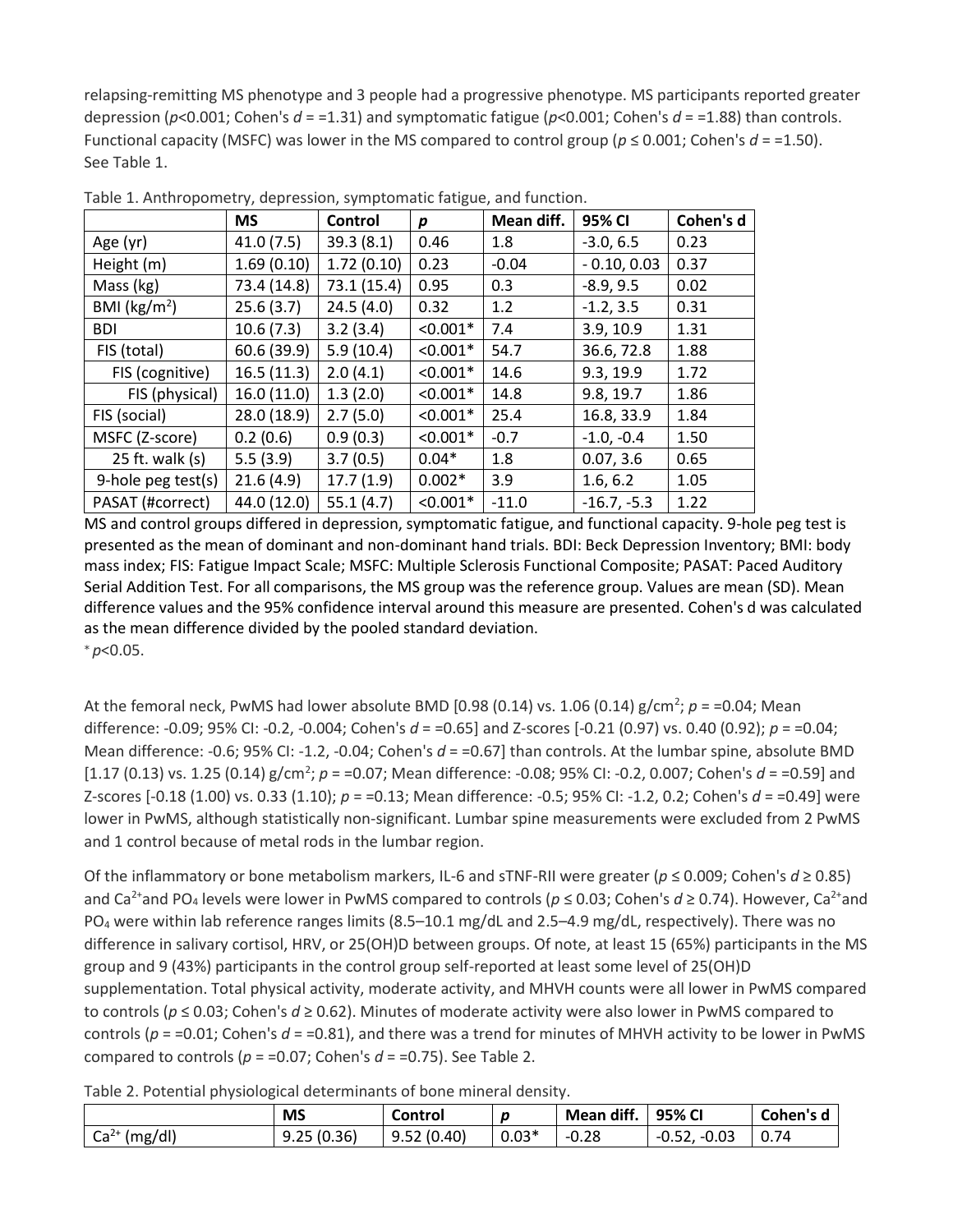| $PO4$ (mg/dl)           | 3.35(0.44)    | 3.72(0.50)    | $0.02*$  | $-0.38$    | $-0.68, -0.07$  | 0.82      |
|-------------------------|---------------|---------------|----------|------------|-----------------|-----------|
| 25(OH)D (ng/ml)         | 38.7 (13.9)   | 32.9(9.8)     | 0.12     | 5.8        | $-1.6, 13.2$    | 0.49      |
| NTX (nM)                | 13.8(2.7)     | 12.5(4.2)     | 0.22     | 1.3        | $-0.8, 3.4$     | 0.39      |
| Osteopontin (ng/ml)     | 57.0 (15.9)   | 56.3(12.5)    | 0.88     | 0.8        | $-8.9, 10.5$    | 0.05      |
| IL-10 $(pg/ml)$         | 1.40(1.40)    | 0.90(0.85)    | 0.30     | 0.50       | $-0.47, 1.46$   | 0.43      |
| IL-6 $(pg/ml)$          | 1.60(0.90)    | 0.96(0.59)    | $0.009*$ | 0.64       | 0.17, 1.11      | 0.85      |
| sTNF-RII (pg/ml)        | 3452 (651)    | 2880 (428)    | $0.001*$ | 572        | 233, 910        | 1.05      |
| HRV (ms)                | 0.05(0.02)    | 0.05(0.02)    | 0.32     | $-0.006$   | $-0.02, 0.006$  | 0.32      |
| Cortisol (ug/ml)        | 0.09(0.07)    | 0.11(0.15)    | 0.56     | $-0.02$    | $-0.09, 0.05$   | 0.18      |
| Physical activity       |               |               |          |            |                 |           |
|                         | <b>MS</b>     | Control       | р        | Mean diff. | 95%% CI         | Cohen's d |
| Total (counts/1000)     | 263.2 (139.3) | 346.6 (135.4) | $0.03*$  | $-83.6$    | $-165.8, -0.4$  | 0.62      |
| Sedentary (counts/1000) | 6.5(1.6)      | 7.0(1.7)      | 0.30     | $-0.5$     | $-1.5, 0.5$     | 0.34      |
| (minutes)               | 1102.6 (82.8) | 1100.8 (82.8) | 0.95     | 1.8        | $-53.5, 57.1$   | 0.02      |
| Light (counts/1000)     | 160.7 (55.8)  | 173.1 (53.3)  | 0.46     | $-12.4$    | $-46.1, 21.4$   | 0.09      |
| (minutes)               | 299.3 (82.1)  | 288.2 (77.6)  | 0.65     | 11.2       | $-38.2, 60.6$   | 0.14      |
| Moderate (counts/1000)  | 51.2(41.9)    | 106.6 (80.6)  | $0.006*$ | $-55.4$    | $-94.2, -16.6$  | 0.83      |
| (minutes)               | 18.9 (13.2)   | 34.2 (24.7)   | $0.01*$  | $-15.3$    | $-27.3, -3.3$   | 0.81      |
| Hard (counts/1000)      | 17.6 (33.6)   | 31.2(41.4)    | 0.24     | $-13.6$    | $-36.7, 9.5$    | 0.38      |
| (minutes)               | 3.0(5.3)      | 4.3(5.5)      | 0.41     | $-1.4$     | $-4.7, 2.0$     | 0.32      |
| Very hard (counts/1000) | 2.9(10.0)     | 24.5(71.7)    | 0.16     | $-21.6$    | $-52.1, 8.9$    | 0.20      |
| (minutes)               | 1.0(4.4)      | 1.3(3.5)      | 0.80     | $-0.3$     | $-2.8, 2.1$     | 0.11      |
| MHVH (counts/1000)      | 71.7(62.5)    | 162.3 (147.5) | $0.01*$  | $-90.6$    | $-158.7, -22.4$ | 0.64      |
| (minutes)               | 22.8(18.1)    | 39.8 (28.9)   | 0.07     | $-16.0$    | $-33.2, 1.2$    | 0.75      |

Calcium and phosphate were lower and markers of pro-inflammation were higher in PwMS than in controls. Physical activity measures are shown in the bottom half of the table. For physical activity, total, moderate, and MHVH counts were lower in PwMS than in controls. For ease of interpretation, average daily count values for physical activity were divided by 1000. 25(OH)D: 25-hydroxyvitamin D;  $Ca<sup>2+</sup>$ : calcium; HRV: heart rate variability; IL-6: interleukin 6; IL-10: interleukin 10; NTX: N-terminal telopeptide; PO4: phosphate; sTNF-RII: soluble receptors for tumor necrosis factor type II. For all comparisons, the MS group was the reference group. Values are mean (SD). Mean difference values and the 95% confidence interval around this measure are presented. Cohen's d was calculated as the mean difference divided by the pooled standard deviation. ⁎*p*<0.05.

#### 3.1. Path analysis

A theoretical model (Fig. 1) was developed to explain femoral neck BMD but not lumbar BMD, because we did not detect statistically significant group differences at this latter site. Variables that rejected the null hypothesis of equality between the MS and control group and correlated with femoral neck BMD were included in the model: disability (EDSS: *r*=-0.49, *p* = =0.02), depression (BDI: *r*=-0.49, *p* = =0.02), symptomatic fatigue (FIS total:  $r=-0.65$ ,  $p=-0.001$ ), and physical activity (total counts:  $r=-0.48$ ,  $p=-0.02$ ). The theoretical relationships between these variables and femoral neck BMD were developed based on previously published literature. None of the other variables that were different between the MS and control group were correlated with femoral neck BMD ( $p \ge 0.13$ ). Total physical activity was used in the model because it had a larger bivariate correlation with femoral neck BMD than other physical activity variables. IL-6 was included in the model even though it was not correlated with femoral neck BMD because it was correlated with disability (*r* = =0.44, *p* = =0.04), and we had apriori expected it to have an independent impact on BMD and physical activity. Finally, we included a correlation term between depression and symptomatic fatigue (Fassbender et al., 1998).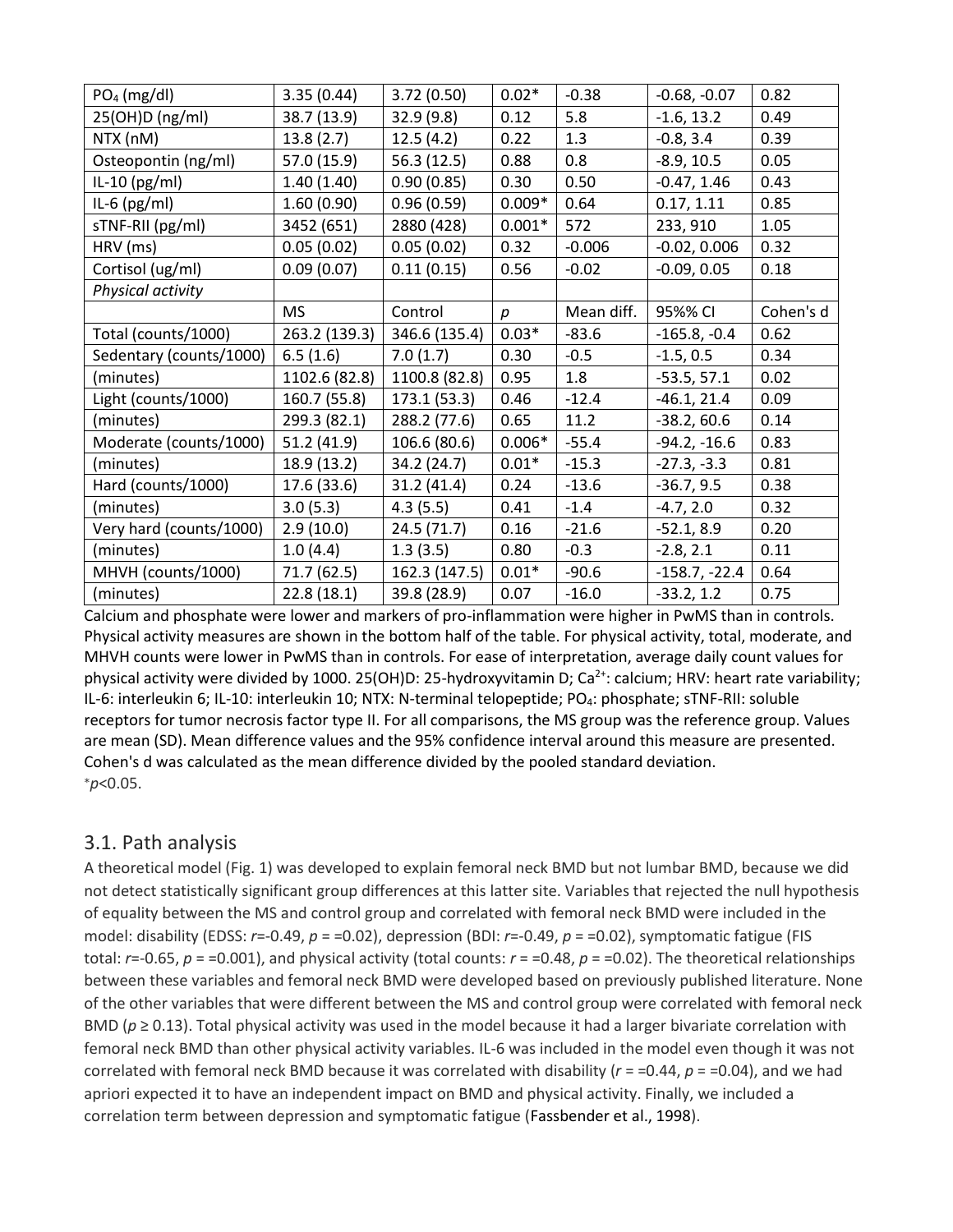

Fig. 1. *Theoretical model*. Solid lines show expected regressions predicting BMD of the femoral neck, EDSS, and physical activity. Dashed lines show expected correlations. Gray lines represent predicted positive relationships, while black line represent predicted negative relationships. BDI: Beck Depression Inventory; BMD: bone mineral density; EDSS: Expanded Disability Status Scale; FIS: Fatigue Impact Scale; IL-6: interleukin 6.

Symptomatic fatigue and physical activity scores had large variances compared to other variables, so they were transformed to z-scores. The unconstrained model (not shown) had an overall good fit (posterior predictive pvalues (ppp)=0.11, deviance information criterion (DIC) =382.0, LOO=388.6, WAIC=385.6) and provided a good predictive model for BMD at the femoral neck ( $R^2$ =0.47) and good predictions of EDSS ( $R^2$ =0.18) and physical activity ( $R^2$ =0.15) with IL-6 as a predictor. The constrained model (Table 3) included weakly informative constraints (priors) for negative relationships of depression, symptomatic fatigue, and EDSS and a positive relationship of physical activity with BMD. The relationship between IL-6 and EDSS was constrained to be positive, and the relationship between IL-6 and physical activity was constrained to be negative. The constrained model performed better than the unconstrained model but performed even better when the relationship between IL-6 and BMD was unconstrained. This final, partially constrained model had an overall good fit (ppp=0.14, DIC=378.9, LOO=384.5, WAIC=382.2) and provided a good predictive model for BMD at the femoral neck ( $R^2$ =0.51) and good predictions of EDSS ( $R^2$ =0.19) and physical activity ( $R^2$ =0.16) with IL-6 as a predictor. The similarity between the constrained and unconstrained model suggests that our theoretical model largely matched the actual results. See Fig. 2 and Table 3 for final, partially constrained model with estimate parameters. Table 4 shows the standard error of the mean (SEM) for each predictive variable and how much change in femoral neck BMD would be associated with a 1 SEM change. Generally, *a* ± 2% change in BMD is considered clinically meaningful. At the femoral neck in PwMS, this translates to 0.0196 g/cm<sup>2</sup>.

| Parameter                              | <b>Mean estimate (SD)</b> | 95% CI           | <b>Standardized estimate</b> |  |
|----------------------------------------|---------------------------|------------------|------------------------------|--|
| Direct effects on femoral neck BMD     |                           |                  |                              |  |
| $BDI \rightarrow BMD$                  | $-0.006(0.003)$           | $-0.011, 0$      | $-0.30$                      |  |
| $FIS \rightarrow BMD$                  | $-0.001(0.001)$           | $-0.002, 0$      | $-0.36$                      |  |
| $EDSS \rightarrow BMD$                 | $-0.021(0.017)$           | $-0.053, 0$      | $-0.17$                      |  |
| $PA \rightarrow BMD$                   | 0.055(0.025)              | 0.005, 0.101     | 0.39                         |  |
| IL-6 $\rightarrow$ BMD                 | 0.043(0.029)              | $-0.013, 0.100$  | 0.27                         |  |
| Other parameters in the model          |                           |                  |                              |  |
| IL-6 $\rightarrow$ EDSS                | 0.571(0.253)              | 0.054, 1.032     | 0.44                         |  |
| IL-6 $\rightarrow$ PA                  | $-0.458(0.221)$           | $-0.850, -0.013$ | $-0.40$                      |  |
| $BDI \leftrightarrow FIS$ (covariance) | 4.440 (1.939)             | 1.270, 8.615     | 0.64                         |  |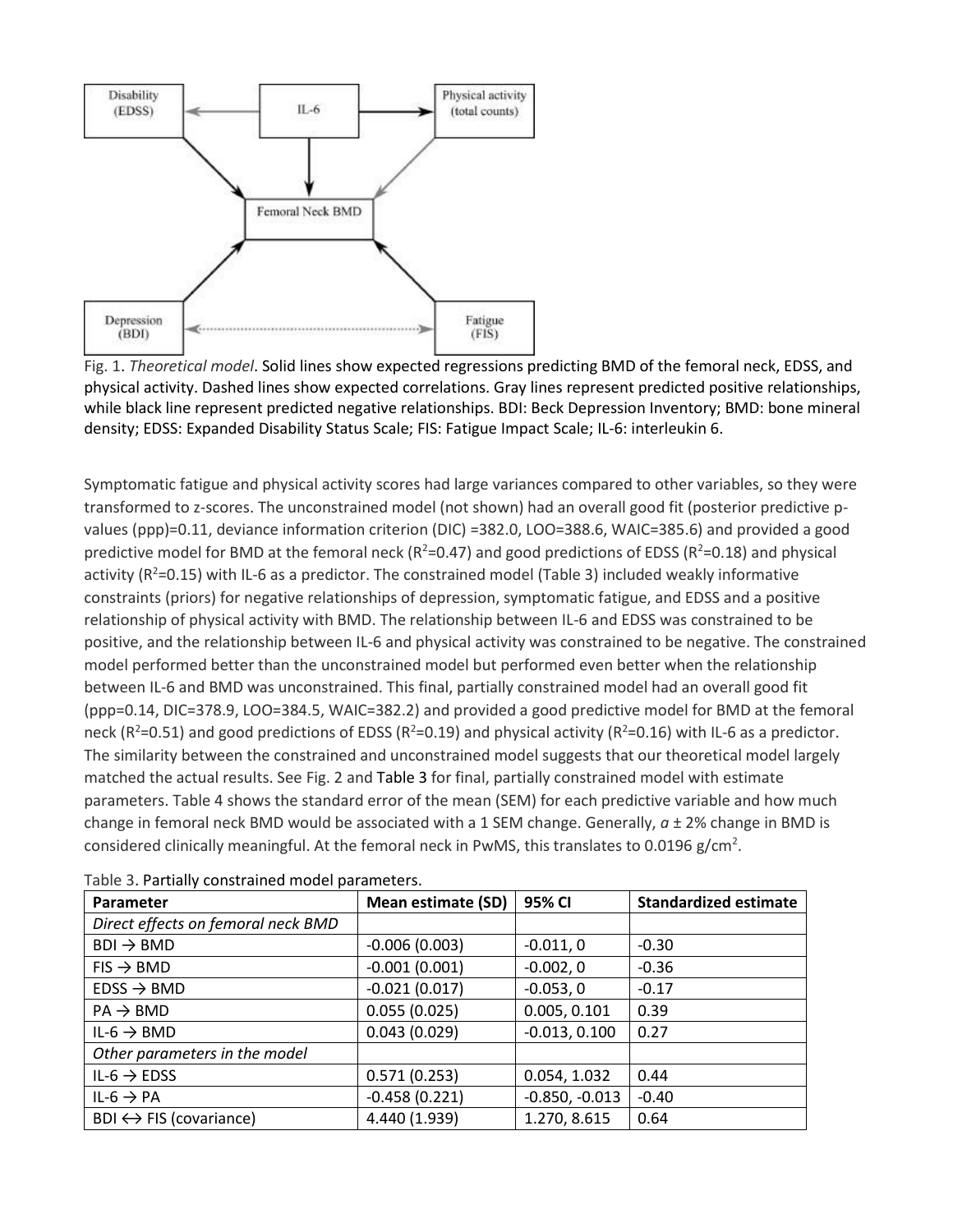| Indirect effects on femoral neck BMD                   |                |                 |         |
|--------------------------------------------------------|----------------|-----------------|---------|
| $\mathsf{I}$ il-6 $\rightarrow$ EDSS $\rightarrow$ BMD | $-0.119(0.02)$ | $-0.37.0.048$   | $-0.07$ |
| l IL-6 $\rightarrow$ PA $\rightarrow$ BMD              | $-0.028(0.02)$ | $-0.071, 0.008$ | l -0.16 |

For each parameter, the predictive variable is before the arrow, and the predicted variable is after the arrow. A one-way arrow represents a regression parameter while a two-way arrow represents a correlation parameter. The mean estimate shows the unstandardized estimate; every 1 unit increase in the predictive variable yields the estimated change in the predicted variable. However, for PA and FIS, every 1 SD increase in the predictive variable yields the estimated change in the predicted variable. Standardized estimates show the SD change in the predicted variable for every 1 SD increase in the predictive variable. BDI: Beck Depression Inventory; BMD: bone mineral density in g/cm<sup>2</sup>; CI = Bayesian Credible Interval; EDSS: Expanded Disability Status Scale; FIS: Fatigue Impact Scale; IL-6: interleukin 6; PA: physical activity.



Fig. 2. *Final, partially constrained model with parameter estimates*. Solid lines show regression parameters predicting BMD of the femoral neck, EDSS, and physical activity. Dashed lines show correlation parameters. Gray lines represent positive relationships, while black line represent negative relationships. R<sup>2</sup> values are shown for regression models and represent the variance of the predicted variable (BMD, EDSS, or physical activity) explained by all the predicted variables included in the model. r values are shown for correlations. BDI: Beck Depression Inventory; BMD: bone mineral density; EDSS: Expanded Disability Status Scale; FIS: Fatigue Impact Scale; IL-6: interleukin 6.

| Parameter              | <b>SEM</b>    | $\Delta$ in BMD            | <b>MCID or MDC</b> | $\Delta$ in BMD |
|------------------------|---------------|----------------------------|--------------------|-----------------|
| $BDI \rightarrow BMD$  | 1.5 points    | $-0.009$ g/cm <sup>2</sup> | 1.9 points         | $-0.011$        |
| $FIS \rightarrow BMD$  | 8.3 points    | $-0.008$ g/cm <sup>2</sup> | 11.7 points        | $-0.012$        |
| $EDSS \rightarrow BMD$ | 0.25 points   | $-0.005$ g/cm <sup>2</sup> | 0.5 points         | $-0.010$        |
| $PA \rightarrow BMD$   | 29,000 counts | $0.011$ g/cm <sup>2</sup>  |                    |                 |
| IL-6 $\rightarrow$ BMD | $0.19$ pg/mL  | 0.008 g/cm <sup>2</sup>    |                    |                 |

Table 4. Change in BMD based upon β values.

Change in femoral neck BMD is shown for a 1 standard error of the mean (SEM) change in each predictive variable. For example, a 1.5-point increase in BDI is associated with a 0.009  $g/cm^2$  decrease in femoral neck BMD. The change in femoral neck BMD is also shown for a change in each predictive variable (BDI, FIS, and EDSS) that meets the minimal clinically important difference (MCID) or minimal detectable change (MDC) levels. For example, the MCID for FIS is 11.7 points (19.3% of baseline), and a change of this magnitude is associated with a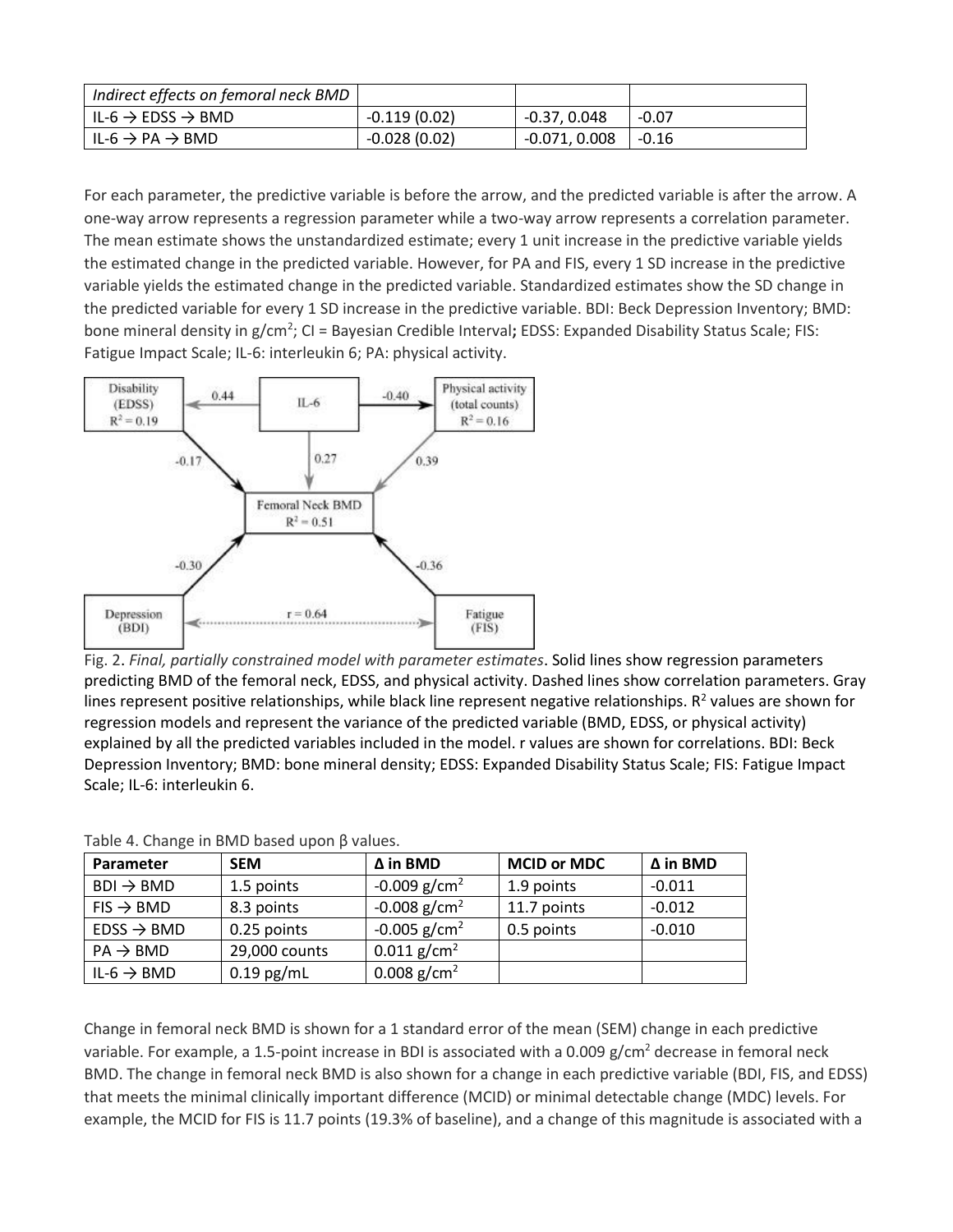0.012 g/cm<sup>2</sup> decrease in femoral neck BMD. Note that for PA and FIS, β values (Table 3) represented a 1 SD change in the predictive variable. Generally, *a* ± 2% change in BMD is considered clinically meaningful. At the femoral neck in PwMS, this translates to 0.0196 g/cm<sup>2</sup>. BDI: Beck Depression Inventory; BMD: bone mineral density; EDSS: Expanded Disability Status Scale; FIS: Fatigue Impact Scale; IL-6: interleukin 6; PA: physical activity.

We compared the unconstrained and partially constrained models with Bayes Factor. The resulting value of 11.5 indicated that the partially constrained model fit the data 11 times better than the unconstrained model. We also compared the models with LOO and WAIC, which yielded the expected predictive accuracy (EPA). The difference in EPA for LOO was 2.04 (SE=0.829), which represents a difference of 2.46 standard errors. The difference in EPA for WAIC was 1.67 (SE=0.727), which represents a difference of 2.29 standard errors. These EPA differences also indicated that the partially constrained model fit the data better than the unconstrained model.

#### 4. Discussion

In this study, we found that BMD at the femoral neck was decreased in PwMS compared to healthy controls. BMD at the lumbar spine was also decreased in PwMS, but statistically non-significant. Path analysis showed that physical activity, depression, symptomatic fatigue, disability, and IL-6 all contributed independently to BMD in PwMS within a theoretical framework. Together, these factors explained 51% of the variance in BMD, with the strongest contributions from physical activity, depression, and symptomatic fatigue. Below, we discuss the implications of these findings.

Physical activity was decreased in PwMS compared to controls, as found previously (Motl et al., 2005), with most of the difference in moderate or higher physical activity. This is of interest because current physical activity recommendations for PwMS stress the importance of moderate intensity activity (American College of Sports Medicine. 2014). Our results suggest that lower physical activity affects BMD in this population; decreased physical activity was associated with decreased BMD at the femoral neck. The only other study that has evaluated the relation between physical activity and BMD in PwMS found an association between lower physical activity and lower femoral BMD in women, but intensity was not quantified (Mojtahedi et al., 2008). An association between physical activity and BMD in PwMS is consistent with a similar relation found in adults without MS (Bielemann et al., 2013). For our study, we used standard intensity cutoffs for physical activity (Freedson et al., 1998). Activity cutoffs for PwMS may not be the same as for those without MS and may underestimate activity intensity (Agiovlasitis and Motl, 2014). Nevertheless, our results suggest that an increase in physical activity of 29,000 accelerometer counts per day (~15 min of moderate physical activity) is associated with an increased femoral neck BMD of 0.01  $g/cm<sup>2</sup>$ . Thus, increased physical activity may improve BMD in PwMS. Interestingly, BMD in the lumbar spine of PwMS was not statistically different from controls. This finding suggests that sitting may provide enough lumbar postural loading to partially maintain BMD, as seen in people with spinal cord injury (Leslie and Nance, 1993).

We found that depression and symptomatic fatigue independently contributed to decreased BMD. In addition, greater symptomatic fatigue was correlated with depression which is consistent with symptomatic fatigue and depression being interrelated but independent constructs (Krupp, 2003; Greeke et al., 2017). Both depression and symptomatic fatigue contributed to decreased BMD independently of physical activity. Prior work suggests that depression is associated with decreased BMD in non-MS populations and that this relation can also be independent of physical activity (Bab and Yirmiya, 2010). Mechanistically, depression may increase activation of the sympathetic nervous system, or vice versa, stimulating bone resorption (Yirmiya et al., 2006; Cherruau et al., 1999). However, our measure of cardiac sympathetic balance (HRV) was not different between groups nor was it associated with depression or BMD. Depression may contribute to decreased BMD through other mechanisms,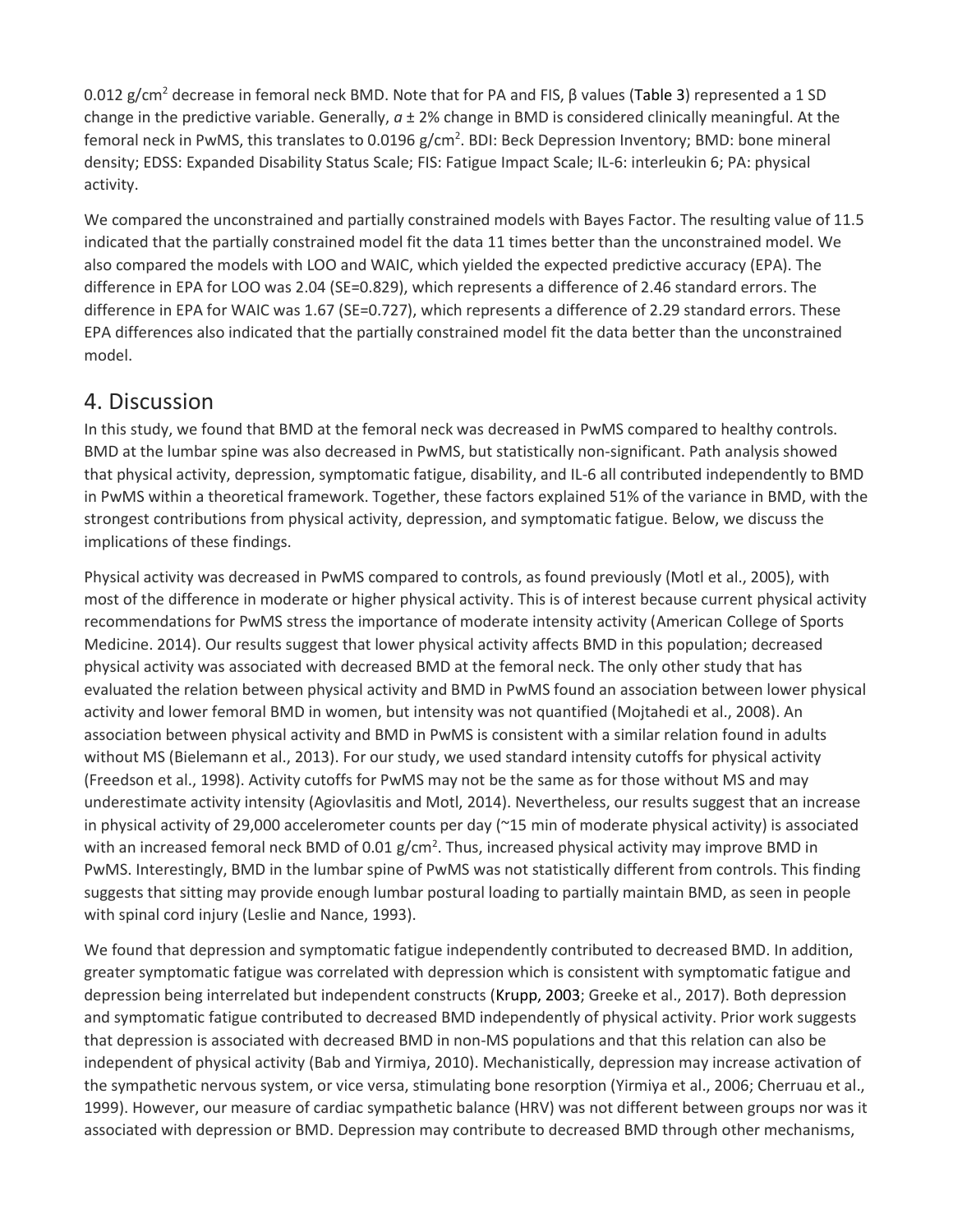or cardiac HRV may be an insufficient measure of overall sympathetic activation or autonomic balance. Alternatively, altered sympathetic activity may be better revealed during tests of reactivity instead of at rest. Furthermore, an informal assessment suggests that a large portion of our sample used medications (such as antidepressants) that may have skewed sympathetic balance or otherwise affected BMD. Lack of group difference in HRV is somewhat consistent with lack of group difference in late-night salivary cortisol whereas both could indicate basal "stress" levels. Immune dysregulation may be associated with depression and bone density (Cizza et al., 2009), but IL-6 was not related to depression in our study. Altered endocrine function has also been hypothesized to mediate the relationship between depression and bone density (Cizza et al., 2009), but our data provide no insight into this other than that our subjects seemed to be 25(OH)D replete.

The mechanism by which symptomatic fatigue is related to decreased BMD in PwMS is also unclear, but cardiovascular autonomic impairment has been suggested to result in decreased bone density and symptomatic fatigue in PwMS (Sternberg, 2018). Further, alterations in sympathetic nervous system activation could be a shared mechanism in the associations between symptomatic fatigue, bone density, and depression, although the caveats discussed above must still be considered.

Corresponding with numerous other studies, we found that PwMS with greater disability (i.e., EDSS) had lower BMD (Cosman et al., 1998; Nieves et al., 1994; Olsson et al., 2015; Weinstock-Guttman et al., 2004; Pilutti and Motl, 2019). Many investigators have suggested that the relationship between disability and BMD is mediated by physical activity (Olsson et al., 2015; Batista et al., 2012). However, in our study, EDSS had an independent contribution to BMD and was not associated with physical activity. This finding suggests that some aspect of the disease process decreases BMD independent of its effect on physical activity or other variables in the theoretical model. Like in MS, decreased BMD has been reported in rheumatoid arthritis, autoimmune thyroid disease, and other autoimmune disorders, pointing toward a shared autoimmune mechanism not elucidated by our findings (Iseme et al., 2017).

Inflammation, as indicated by IL-6, was the only factor related to BMD that differed from our theoretical model. Previous work has suggested that increased inflammation is associated with decreased BMD (Amarasekara et al., 2015). However, we found that increased inflammation was associated with greater BMD at the femoral neck. This could be related to the effects of corticosteroid use whereby individuals using corticosteroids had lower inflammation, but also lower BMD. Participants in this study were excluded if they had used corticosteroids in the previous 3 months, but we did not assess historical use of corticosteroids. While IL-6 was associated independently with greater BMD in our model, it also was associated with lower physical activity and greater disability. As a result, the total or net effect of IL-6 to BMD was close to zero (standardized estimate of the total effect=0.04), which is consistent with our finding that there was no significant bivariate correlation between IL-6 and femoral BMD (*r*=-0.04, *p* = =0.86). IL-6 is a pleotropic cytokine with both direct signal pathways and trans pathways with soluble receptors (Mihara et al., 2012). The actions of IL-6 are complex and can be contradictory; while IL-6 is usually thought to be osteoclastic, its actions can both stimulate or inhibit bone resorption (Mihara et al., 2012; Yoshitake et al., 2008). For example, IL-6 deficiency has been associated with bone resorption in some animal models (Balto et al., 2001). Furthermore, IL-6 is just one of several markers of inflammation, and our results found both greater pro-inflammatory markers (IL-6 and sTNF-RII) and greater antiinflammatory markers (IL-10). However, these other factors were not correlated with femoral neck BMD.

Lack of difference between PwMS and controls does not negate the importance of factors known to influence BMD. Rather, our study highlights factors that may specifically explain differences in BMD between PwMS and controls. For example, 25(OH)D is important for bone metabolism (Holick, 2007), but was not different between the MS and control groups. Contrary to reports of low 25(OH)D in PwMS (Nieves et al., 1994), 25(OH)D was replete in both the MS and control group in this study (Holick and Vitamin, 2009). At least 15 participants (65%) in the MS group reported regularly taking some form of 25(OH)D supplementation. That 25(OH)D was replete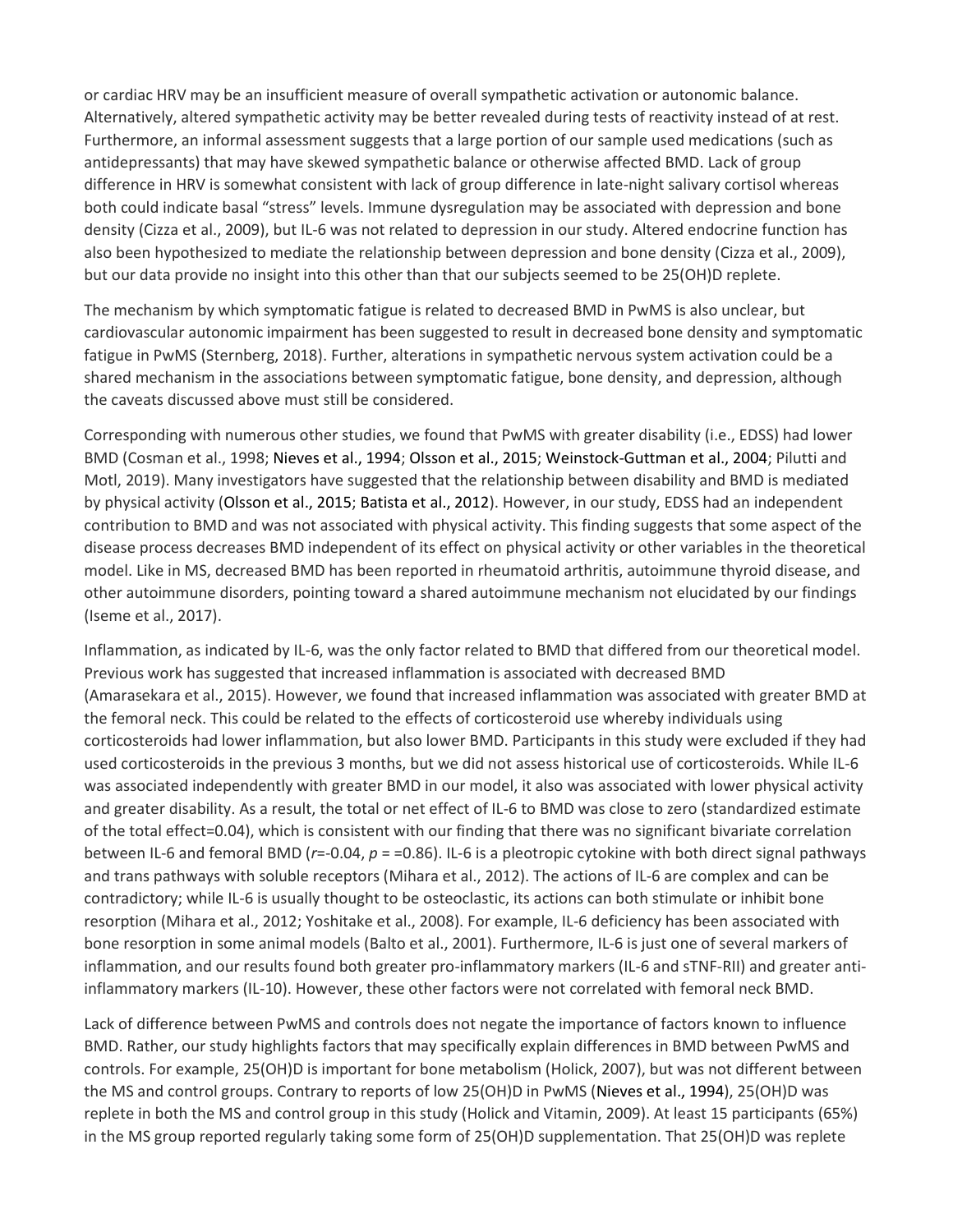and so many PwMS were supplementing may speak to the beneficial widespread attention to 25(OH)D in PwMS and their medical team. However, some recommendations suggest that >40 ng/mL is safe and optimal, meaning that additional supplementation may be beneficial for both people with and without MS (Bischoff-Ferrari et al., 2006).

One limitation of this study is that we restricted our theoretical model to include only variables that were different between groups and correlated with femoral neck BMD. We constrained the number of relationships reflected in our theoretical model because of limited sample size. Furthermore, we reasoned that the criteria imposed were likely to yield the most relevant factors for decreased BMD in PwMS as compared to people without MS. Other factors related to BMD might not have been captured because of this limitation, and their contribution to BMD in PwMS and/or people without MS should not be minimized. The role of vitamin D supplementation, chronic corticosteroid use, and different disease-modifying treatments were not explored and likely impact BMD, inflammation, and other factors in PwMS. In the future, larger sample sizes may allow a more complete evaluation of the factors contributing to decreased BMD and interrelations among these factors. Another limitation is that our study was cross-sectional. Any interpretations from our findings must be tempered by the limitation that it takes time (months to years) to build BMD, and our findings may not be reflective of prior lifestyle. Finally, this study was performed in PwMS with mild disability (median EDSS of 2), and the results may not extend to individuals with greater disability (i.e. EDSS).

### 5. Conclusions

Our study illustrates the complexity of bone metabolism in PwMS while stressing the importance of physical activity to maintain BMD. This importance cannot be overstated. Physical activity is safe and efficacious for persons with MS (Latimer-Cheung et al., 2013) and an inexpensive, non-pharmacological intervention to improve BMD and potentially decrease fracture risk.

# Declaration of Competing Interest

None.

# Acknowledgments

We thank Molly Pitluck for her assistance with data collection, the Wisconsin Chapter of the National MS Society for help with recruitment, and our participants who gave so freely of their time. This work was supported by the National MS Society [grant number PP1414] to AVN.

## References

Compston and Coles, 2008 A. Compston, A. Coles. **Multiple sclerosis.** Lancet, 372 (2008), pp. 1502-1517 Huang et al., 2015 Z. Huang, Y. Qi, S. Du, G. Chen, W. Yan. **BMI levels with MS bone mineral density levels in adults with multiple sclerosis: a meta-analysis.** Int. J. Neurosci., 125 (2015), pp. 904-912

- Dong et al., 2015 G. Dong, N. Zhang, Z. Wu, Y. Liu, L. Wang. **Multiple sclerosis increases fracture risk: a metaanalysis.** Biomed. Res. Int., 2015 (2015), Article 650138
- Nilsagård et al., 2009 Y. Nilsagård, C. Lundholm, E. Denison, L.G. Gunnarsson. **Predicting accidental falls in people with multiple sclerosis – a longitudinal study.** Clin. Rehabil., 23 (2009), pp. 259-269
- Smets et al., 2017 I. Smets, L. Van Deun, C. Bohyn, *et al.* **Corticosteroids in the management of acute multiple sclerosis exacerbations.** Acta Neurol. Belg., 117 (2017), pp. 623-633
- van Staa et al., 2002 T.P. van Staa, H.G. Leufkens, C. Cooper. **The epidemiology of corticosteroid-induced osteoporosis: a meta-analysis.** Osteoporos. Int., 13 (2002), pp. 777-787
- Cosman et al., 1998 F. Cosman, J. Nieves, L. Komar, *et al.* **Fracture history and bone loss in patients with MS.**  Neurology, 51 (1998), pp. 1161-1165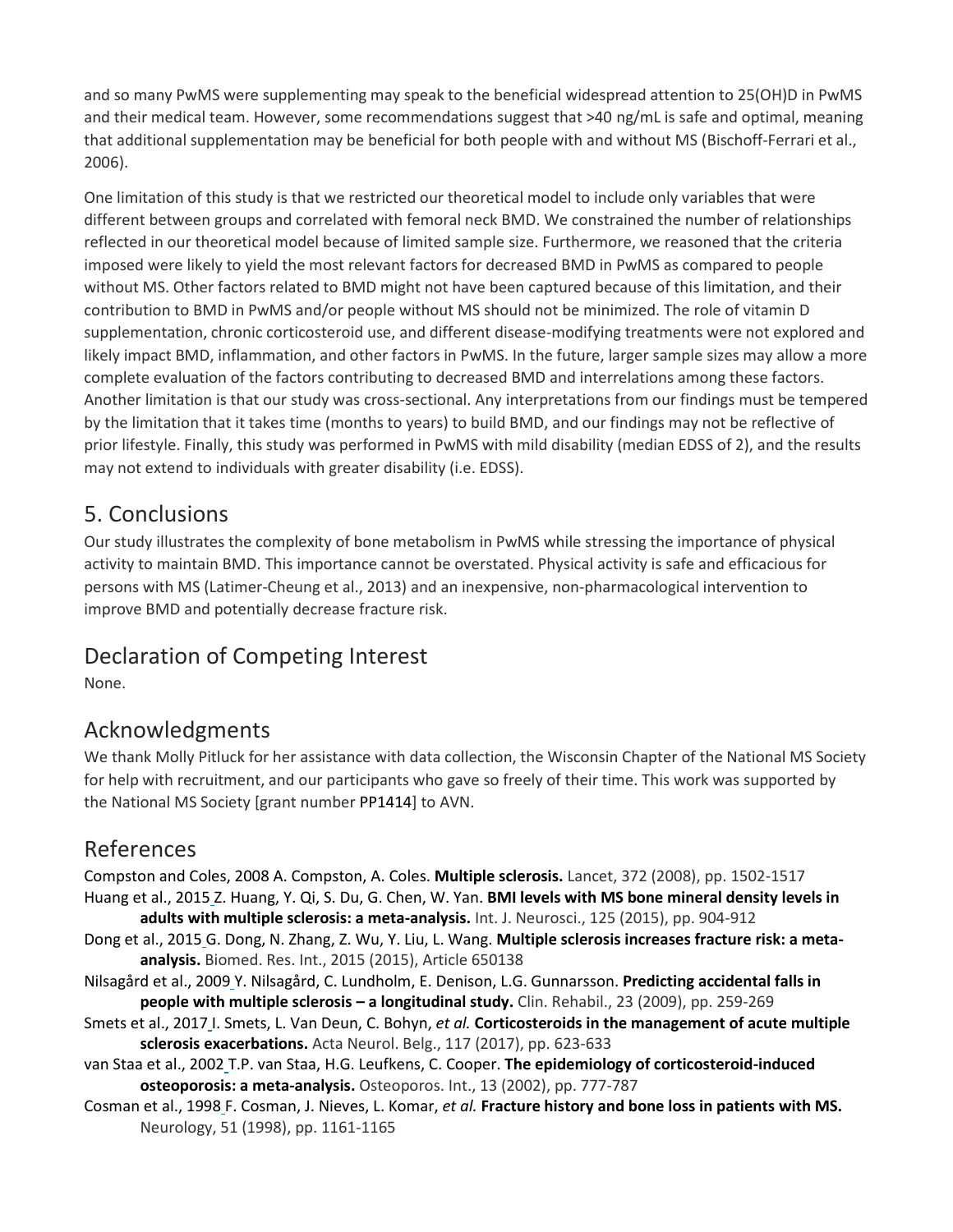Nieves et al., 1994 J. Nieves, F. Cosman, J. Herbert, V. Shen, R. Lindsay. **High prevalence of vitamin D deficiency and reduced bone mass in multiple sclerosis.** Neurology, 44 (1994), pp. 1687-1692

- Ozgocmen et al., 2005 S. Ozgocmen, S. Bulut, N. Ilhan, A. Gulkesen, O. Ardicoglu, Y. Ozkan. **Vitamin D deficiency and reduced bone mineral density in multiple sclerosis: effect of ambulatory status and functional capacity.** J. Bone Miner. Metab., 23 (2005), pp. 309-313
- Holick, 2007 M.F. Holick. **Vitamin D deficiency.** N. Engl. J. Med., 357 (2007), pp. 266-281

Schwid et al., 1996 S.R. Schwid, A.D. Goodman, J.E. Puzas, M.P. McDermott, D.H. Mattson. **Sporadic corticosteroid pulses and osteoporosis in multiple sclerosis.** Arch. Neurol., 53 (1996), pp. 753-757

Olsson et al., 2015 A. Olsson, D.B. Oturai, P.S. Sørensen, P.S. Oturai, A.B. Oturai. **Short-term, high-dose glucocorticoid treatment does not contribute to reduced bone mineral density in patients with multiple sclerosis.** Mult. Scler., 21 (2015), pp. 1557-1565

Triantafyllou et al., 2012 N. Triantafyllou, I. Lambrinoudaki, P. Thoda, *et al.* **Lack of association between vitamin D levels and bone mineral density in patients with multiple sclerosis.** J. Neurol. Sci., 313 (2012), pp. 137-141

- Weinstock-Guttman et al., 2004 B. Weinstock-Guttman, E. Gallagher, M. Baier, *et al.* **Risk of bone loss in men with multiple sclerosis.** Mult. Scler., 10 (2004), pp. 170-175
- Pilutti and Motl, 2019 L.A. Pilutti, R.W. Motl. **Body composition and disability in people with multiple sclerosis: a dual-energy x-ray absorptiometry study.** Mult. Scler. Relat. Disord., 29 (2019), pp. 41-47
- Batista et al., 2012 S. Batista, B. Teter, K. Sequeira, *et al.* **Cognitive impairment is associated with reduced bone mass in multiple sclerosis.** Mult. Scler., 18 (2012), pp. 1459-1465

Motl et al., 2005 R.W. Motl, E. McAuley, E.M. Snook. **Physical activity and multiple sclerosis: a meta-analysis.**  Mult. Scler., 11 (2005), pp. 459-463

Bielemann et al., 2013 R.M. Bielemann, J. Martinez-Mesa, D.P. Gigante. **Physical activity during life course and bone mass: a systematic review of methods and findings from cohort studies with young adults.** BMC Musculoskelet Disord., 14 (2013), p. 77

Mojtahedi et al., 2008 M.C. Mojtahedi, E.M. Snook, R.W. Motl, E.M. Evans. **Bone health in ambulatory individuals with multiple sclerosis: impact of physical activity, glucocorticoid use, and body composition.** J. Rehabil. Res. Dev., 45 (2008), pp. 851-861

Amarasekara et al., 2015 D.S. Amarasekara, J. Yu, J. Rho. **Bone loss triggered by the cytokine network in inflammatory autoimmune diseases.** J. Immunol. Res., 2015 (2015), Article 832127

- Michelson et al., 1994 D. Michelson, L. Stone, E. Galliven, *et al.* **Multiple sclerosis is associated with alterations in hypothalamic-pituitary-adrenal axis function.** J. Clin. Endocrinol. Metab., 79 (1994), pp. 848-853
- Fassbender et al., 1998 K. Fassbender, R. Schmidt, R. Mössner, *et al.* **Mood disorders and dysfunction of the hypothalamic-pituitary-adrenal axis in multiple sclerosis: association with cerebral inflammation.**  Arch. Neurol., 55 (1998), pp. 66-72

Mancini et al., 2004 T. Mancini, M. Doga, G. Mazziotti, A. Giustina. **Cushing's syndrome and bone.**  Pituitary, 7 (2004), pp. 249-252

Siegert and Abernethy, 2005 R.J. Siegert, D.A. Abernethy. **Depression in multiple sclerosis: a review.** J. Neurol. Neurosurg. Psychiatry, 76 (2005), pp. 469-475

- Krupp, 2003 L.B. Krupp. **Fatigue in multiple sclerosis: definition, pathophysiology and treatment.** CNS Drugs, 17 (2003), pp. 225-234
- Yirmiya et al., 2006 R. Yirmiya, I. Goshen, A. Bajayo, *et al.* **Depression induces bone loss through stimulation of the sympathetic nervous system.** Proc. Natl. Acad. Sci. USA, 103 (2006), pp. 16876-16881
- Holick, 1995 M.F. Holick. **Environmental factors that influence the cutaneous production of vitamin D.** Am. J. Clin. Nutr., 61 (1995), pp. 638S-645S
- Kurtzke, 1983 J.F. Kurtzke. **Rating neurologic impairment in multiple sclerosis: an expanded disability status scale (EDSS).** Neurology, 33 (1983), pp. 1444-1452
- Fischer et al., 1999 J.S. Fischer, R.A. Rudick, G.R. Cutter, S.C. Reingold. **The multiple sclerosis functional composite measure (MSFC): an integrated approach to MS clinical outcome assessment. National MS Society Clinical Outcomes Assessment Task Force.** Mult. Scler., 5 (1999), pp. 244-250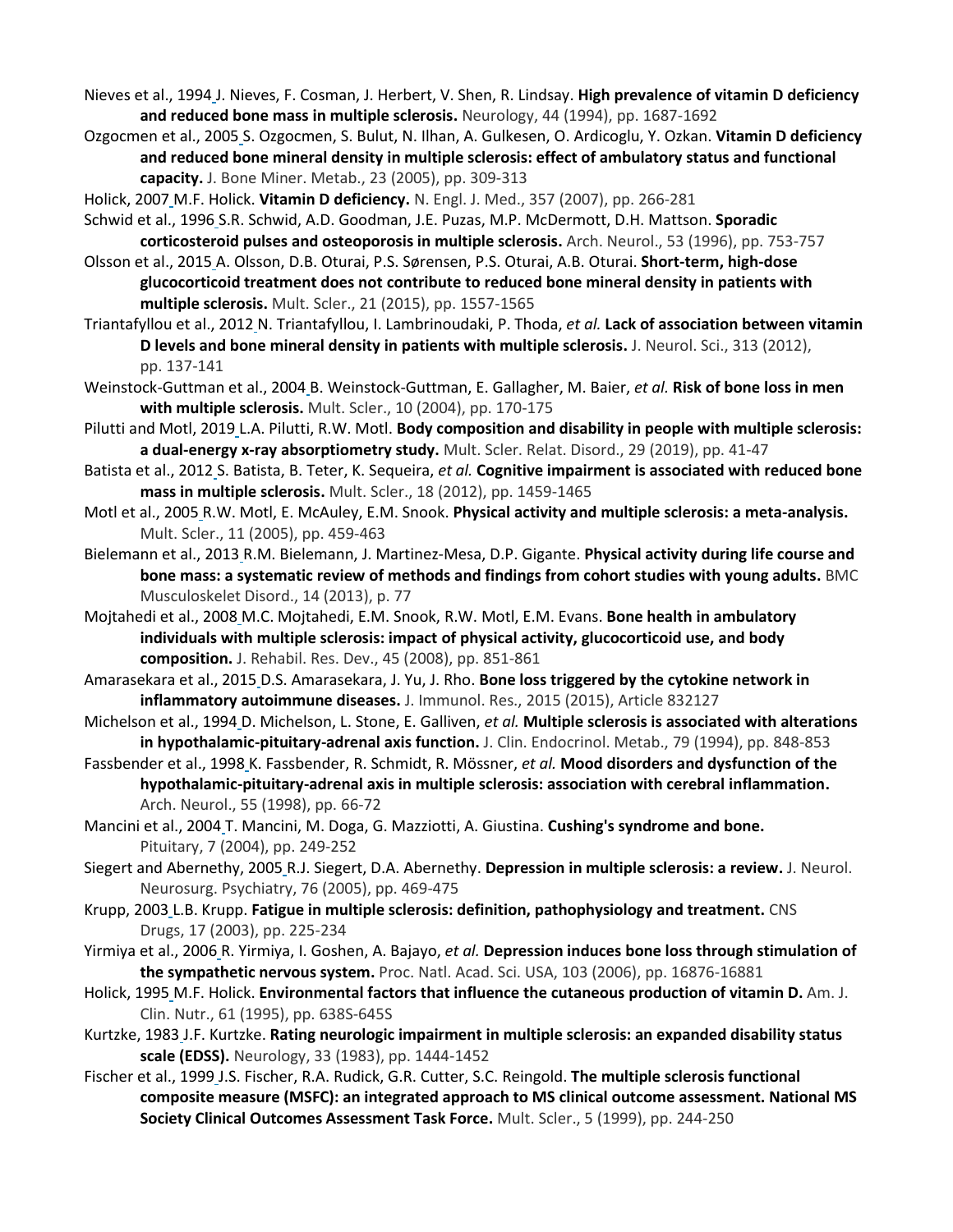- Fischer et al., 2001 Fischer J.S., Jak A.J., Kniker J.E., Rudick R.A., Cutter G. Multiple sclerosis functional composite (MSFC): administration and scoring manual: national multiple sclerosis society, 2001.
- Fisk et al., 1994 J.D. Fisk, P.G. Ritvo, L. Ross, D.A. Haase, T.J. Marrie, W.F. Schlech. **Measuring the functional impact of fatigue: initial validation of the fatigue impact scale.** Clin. Infect. Dis., 18 (Suppl 1) (1994), pp. S79-S83
- Beck et al., 1996 A.T. Beck, R.A. Steer, G.K. Brown. **Manual for the Beck Depression Inventory-II.** TX: Psychological Corporation, San Antonio (1996)
- Clemens et al., 1997 J.D. Clemens, M.V. Herrick, F.R. Singer, D.R. Eyre. **Evidence that serum NTx (collagen-type I N-telopeptides) can act as an immunochemical marker of bone resorption.** Clin. Chem., 43 (1997), pp. 2058-2063
- Gravallese, 2003 E.M. Gravallese. **Osteopontin: a bridge between bone and the immune system.** J. Clin. Invest., 112 (2003), pp. 147-149
- Vogt et al., 2003 M.H. Vogt, L. Lopatinskaya, M. Smits, C.H. Polman, L. Nagelkerken. **Elevated osteopontin levels in active relapsing-remitting multiple sclerosis.** Ann. Neurol., 53 (2003), pp. 819-822
- Ersfeld et al., 2004 D.L. Ersfeld, D.S. Rao, J.J. Body, *et al.* **Analytical and clinical validation of the 25 OH vitamin D assay for the LIAISON automated analyzer.** Clin. Biochem., 37 (2004), pp. 867-874
- Anon et al., 2004 Anon. Heart Rate variability: Standards of measurement, Physiological Interpretation and Clinical Use, 93, Task Force of the European Society of Cardiology and the North American Society of Pacing and Electrophysiology, Circulation (1996), pp. 1043-1065
- Raff et al., 1998 H. Raff, J.L. Raff, J.W. Findling. **Late-night salivary cortisol as a screening test for Cushing's syndrome.** J. Clin. Endocrinol. Metab., 83 (1998), pp. 2681-2686
- Freedson et al., 1998 P.S. Freedson, E. Melanson, J. Sirard. **Calibration of the computer science and applications, Inc. accelerometer.** Med. Sci. Sports Exerc., 30 (1998), pp. 777-781
- Wyrick et al., 2008 S. Wyrick, D. Parker, D. Grabowski, H.M. Feuling, A.V. Ng. **Depression, fatigue, physical activity and perceived health in assisted-living residents in relation to the use of a walking aid: a pilot study.** J. Appl. Gerontol., 27 (2008), pp. 511-522
- Kline, 2005 R.B. Kline. **Principles and Practice of Structural Equation Modeling.** (2nd ed), Guilford Press, New York (2005)
- Team, 2008 R.D.C. Team. **R: A Language and Environment for Statistical Computing.** Austria: R Foundation for Statistical Computing, Vienna (2008)
- Merkle and Rosseel, 2016 E.C. Merkle, Y. Rosseel. **blavaan: bayesian structural equation models via parameter expansion.** J. Stat. Softw., 85 (2016)
- Plummer, 2003 M. Plummer. **Jags: a program for analysis of Bayesian graphical models using Gibbs sampling.**  K Hornik, F Leisch, A Zeileis (Eds.), Proceedings of the Third International Workshop on Distributed Statistical Computing, Vienna, Austria (2003)
- Gelman and Rubin, 1992 A. Gelman, D. Rubin. **Inference from iterative simulation using multiple sequences.**  Stat. Sci., 7 (1992), pp. 457-472
- Brooks and Gelman, 1998 S. Brooks, A. Gelman. **General methods for monitoring convergence of iterative simulations.** J. Comput. Gr. Stat., 7 (1998), pp. 434-455
- Vehtari et al., 2017 A. Vehtari, A. Gelman, J. Gabry. **Practical Bayesian model evaluation using leave-one-out cross-validation and WAIC.** Stat. Comput., 27 (2017), pp. 1413-1432
- Gelman et al A. Gelman, J.B. Carlin, H.S. Stern, D.B. Dunson, A. Vehtari, D.B. Rubin. **Bayesian Data Analysis.**  (Third Edition), Chapman & Hall [online]. Available at Ebook Library (2019). http://0 public.eblib.com.libus.csd.mu.edu/choice/publicfullrecord.aspx?p=14381532013
- Kass and Raftery, 1995 R.E. Kass, AE Raftery. **Bayes factors.** J. Am. Stat. Assoc., 90 (1995), pp. 773-795
- Raftery, 1993 A.E. Raftery. **Bayesian Model Selection in Structural Equation Models.**

KA Bollen, JS Long (Eds.), Testing structural equation models. Beverly Hills, CA: Sage (1993), pp. 163-180 American College of Sports Medicine. 2014 American College of Sports Medicine. **ACSM's Guidelines For** 

**Exercise Testing and Prescription.** LS Pescatello, R Arena, *et al.* (Eds.), ACSM's Guidelines For Exercise